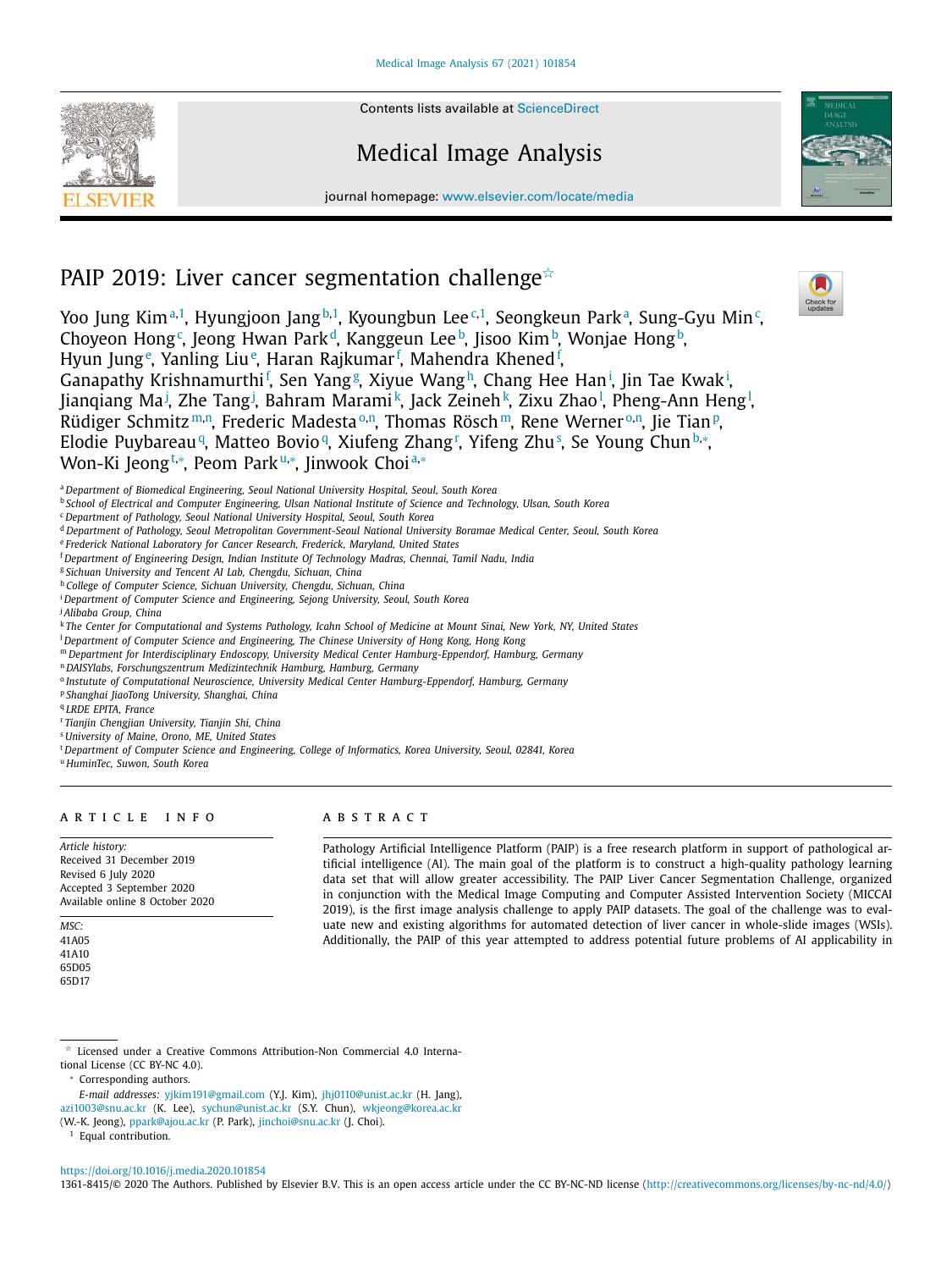*Keywords:* Liver cancer Tumor burden Digital pathology Challenge Segmentation

clinical settings. In the challenge, participants were asked to use analytical data and statistical metrics to evaluate the performance of automated algorithms in two different tasks. The participants were given the two different tasks: Task 1 involved investigating Liver Cancer Segmentation and Task 2 involved investigating Viable Tumor Burden Estimation. There was a strong correlation between high performance of teams on both tasks, in which teams that performed well on Task 1 also performed well on Task 2. After evaluation, we summarized the top 11 team's algorithms. We then gave pathological implications on the easily predicted images for cancer segmentation and the challenging images for viable tumor burden estimation. Out of the 231 participants of the PAIP challenge datasets, a total of 64 were submitted from 28 team participants. The submitted algorithms predicted the automatic segmentation on the liver cancer with WSIs to an accuracy of a score estimation of 0.78. The PAIP challenge was created in an effort to combat the lack of research that has been done to address Liver cancer using digital pathology. It remains unclear of how the applicability of AI algorithms created during the challenge can affect clinical diagnoses. However, the results of this dataset and evaluation metric provided has the potential to aid the development and benchmarking of cancer diagnosis and segmentation.

> © 2020 The Authors. Published by Elsevier B.V. This is an open access article under the CC BY-NC-ND license (http://creativecommons.org/licenses/by-nc-nd/4.0/)

#### **1. Introduction**

Artificial intelligence (AI) is becoming increasingly prevalent in society, with recent applications emerging in the healthcare sector. Pathology is one of the most rapidly growing areas where in deep learning is used for analyzing the medical images (Litjens et al. (2017)). In one study, a pathologist and an AI-based algorithm were given images of lymph node cells and were assigned the task of determining whether or not the cells were cancerous. It was found that the results were more accurate when they were derived using both of the sources than when either of the sources was used, and an error rate of 0.5% was achieved (M. Holden and Smith (2016)).

South Korean government has been promoting research in AI by increasing research funding and making large investments in the AI industry. Since 2018, the Ministry of Health and Welfare in Korea has been supporting three AI platform projects aimed at paving the way for the rapid application of AI in clinical diagnoses by focusing on building a training dataset for AI researchers.

The Pathology AI Platform (PAIP) (PAIP (2019)) is a free research support platform of pathology-related AI. The main goal of the platform is to construct high-quality pathology learning datasets, which are provided by the Seoul National University Hospital, Seoul National University Bundang Hospital, and SMG-SNU Boramae Medical Center. These datasets are collected over three years (2018–2021) and include over 3000 whole-slide images for six diagnostic cancers. The PAIP Liver Cancer Segmentation Challenge is the first image analysis challenge to apply the PAIP datasets. In this challenge, participants were tasked with using analytical data and statistical metrics to evaluate the performances of automated algorithms in determining liver cancer segmentation or viable tumor burden (TB) estimation. PAIP has submitted the "PAIP 2019 Challenge" as a part of the Medical Image Computing and Computer Assisted Intervention Society (MICCAI) 2019 Grand Challenge for Pathology, which aims to generate new insights into and identify common themes for future cancer research. This was an effort to counter the lack of challenges that have been done to address Hepatocellular carcinoma (HCC) diagnosis using digital pathology. Despite changes in the population demographics, the prevalence of liver cancer, specifically, has not yet been addressed by medical image challenges. Currently, only computed tomography scans are available for use in research.

# *1.1. Related work*

#### *1.1.1. Liver cancer / tumor burden estimation*

The liver is a multi-functional organ in the abdomen that plays a major role in the synthesis and detoxification of biomaterials in the bloodstream from the Gastrointestinal tract to the heart. HCC represents the most common histology of primary liver cancer and is originated from hepatocytes, which account for 60% of the liver volume. HCC is the most commonly found cancer in liver cirrhosis or chronic liver diseases (Akbar et al. (2019)) associated with alcohol, viruses, or metabolic diseases such as obesity or diabetes mellitus. Instances have increased by 75% between 1990 and 2015 due to changing age structures and population growth, which are the leading factors that contribute to cancer mortality globally (Longo (2019)). The tumor is composed of heterogeneous cellular components. Neoplastic hepatocytes are the main cells involved in HCC, while the remainder is composed of neoplastic tumor cells in the stromal tissue, blood vessels that feed on cells, and inflammatory cells that infiltrate the individual tumor cells. The latter represents the so-called "tumor environment," which plays a major role in tumor growth, response to treatment, and patient prognosis (Seok et al. (2012)) (Song et al. (2015)). Other components of the tumor mass involve a secondary change that may result from pretreatment, tumor characteristics, or tissue artifacts due to tissue manipulation. Ischemic necrosis, tumor necrosis, hemorrhages, and cystic changes are examples of such secondary changes.

The tumor burden was used in radiology to evaluate the therapeutic efficacy of treatment following treatment. In pathology, the tumor burden is an important parameter used to estimate treatment response and the performance of molecular testing. In classical pathology, there is no protocol for TB assessment. Recently, a detailed pathology protocol to determine the residual cancer burden in a breast cancer specimen was published by the MD Anderson Cancer Center using a number of tissue sections and manuallyestimated cellularity (A.C. (2019)).

Necrosis in HCC is usually induced by pretreatment embolization or radiofrequency ablation before the operation. The protocol of the College of American Pathologists recommends reporting a treatment in terms of the percentage of necrosis that occurs (Sanjay Kakar and Washington (2017)). Although the extent of necrosis in a pathologic evaluation can be valuable for correlating with radiologic images (Yao et al. (2008)), the direct prognostic relevance in terms of the outcome of the patient is not known (Cotoi et al. (2012)).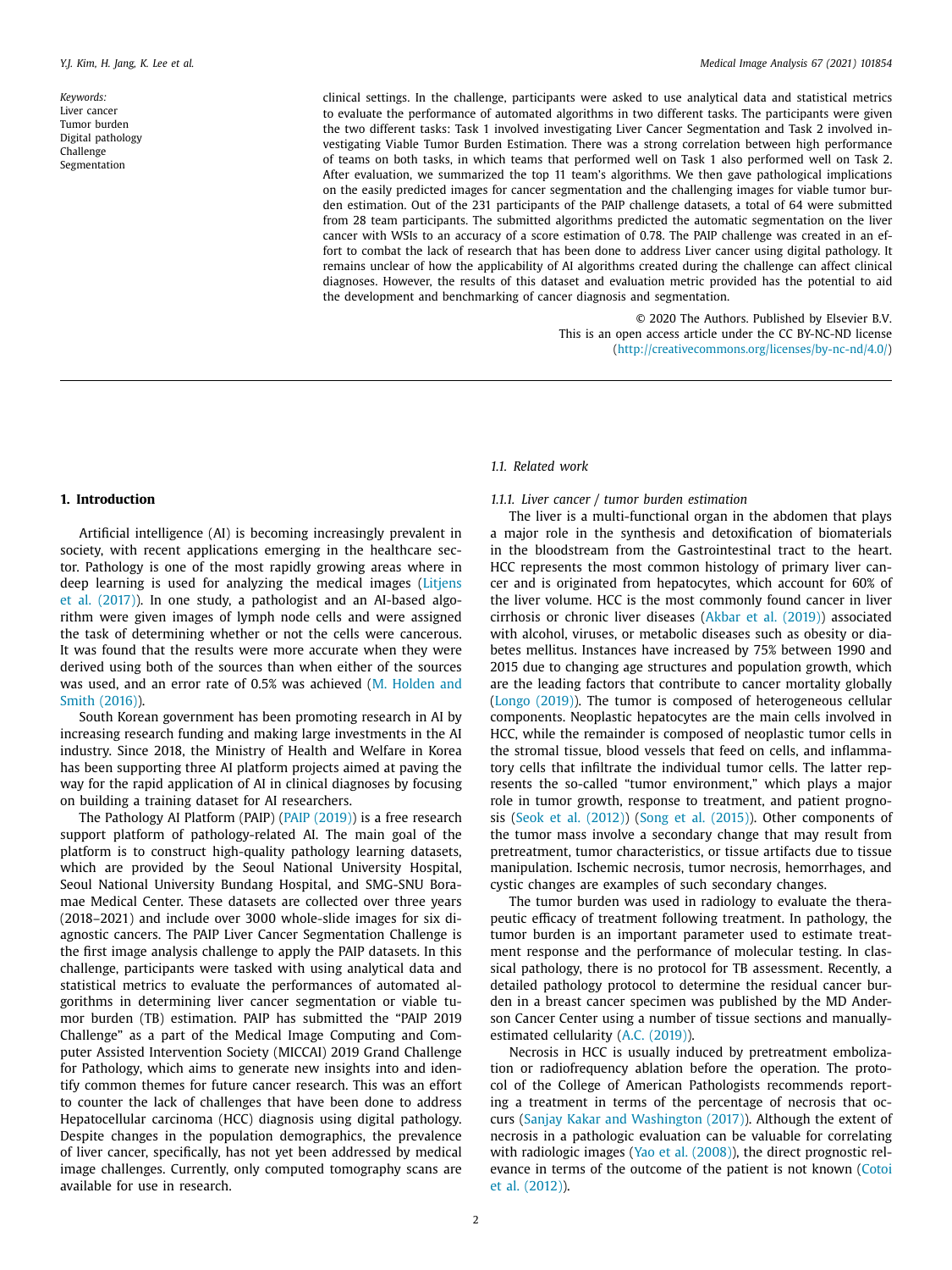# *1.1.2. Digital pathology image analysis*

Digital pathology (DP) is the process by which histology slides are digitalized to produce high-resolution images (Janowczyk and Madabhushi (2016)). There have been studies on how to acquire, process, and interpret the digitalized pathological slide images (Gurcan et al. (2009)). Technological advances have created a paradigm shift from digitalized slide images towards digital pathology. The combination of the whole-slide imaging (WSI) technology and big data analytics has enabled access to unprecedented details about data from the subcellular to the tissue level (Bhargava and Madabhushi (2016)). The variety of image analysis tasks in the context of DP includes detection and counting (e.g., mitotic events), segmentation (e.g., nuclei), and tissue classification (e.g., cancerous vs. non-cancerous) (Janowczyk and Madabhushi (2016)). Increasing usage of TB in pathology combined with advances in digital scanning technology has led to increased attempts to measure TB using automated algorithms with higher accuracy and precision. S. Akbar et al. compared two methods of automated TB measurement in breast cancer slides: a hand-engineered feature approach using traditional image processing techniques, and a "deep convolutional neural networks" approach in which image features were automatically extracted. The two automated methods showed a strong correlation with pathologists' assessments (Akbar et al. (2019)).

## *1.2. Medical image analysis challenge*

The PAIP 2019 challenge attempts to suggest solutions to important problems of AI applicability in clinical use. Firstly, an environment was created using digital pathology, which most pathologists utilize to diagnose cancer. This challenge provides the contestants with whole-slide images rather than small image tiles. These whole-slide images create technical hurdles for image analysis, but their use was an important component in the application of AI for clinical purposes. Secondly, a task was designed for viable tumor burden estimation. The viable tumor burden is the ratio of the viable tumor area to the whole area of the tumor. The need for the evaluation of the viable tumor burden has increased based on the assessment of the response rates toward chemo-radiotherapy or the proportion of tumor cells determined via genetic testing using tissue samples. Traditional pathologists either use a semiquantitative grading system to determine the residual tumor burden or report the portion of necrosis, thereby indirectly indicating the viable tumor burden. The main problem with the evaluation of the viable tumor burden is the uncertainty concerning the extent of the tumor as a whole relative to the extent of the viable tumor cells.

The determination of tumor cells and necrotic cells using whole-slide images has been achieved by experienced pathologists. This process is labor-intensive, in addition to being unsalable to translational and clinical research studies that involve hundreds of resected specimens. Machine learning and AI-based diagnoses have improved the process of tumor diagnosis and enabled the possibility for quantitative studies of the mechanisms and progression of the disease. In this paper, we will present an overview of the PAIP 2019 challenge, addresses the prediction results, and discuss some of the research problems addressed in the medical image analysis challenge.

# **2. Challenge description**

#### *2.1. Organization*

The goal of this year's challenge was to evaluate new and existing algorithms for the automated detection of liver cancer using whole-slide images. The PAIP organizers designed two tasks for the PAIP 2019 challenge. In the first task, contestants were invited to develop an algorithm to detect and segment areas of carcinogenic cells in terms of tumor viability. In the second task, participants were tasked with developing algorithms to assess and calculate the area of the tumor burden. Two leaderboards were established to evaluate the performances of the algorithms. Contestants were invited to participate in both tasks or the task that best aligned with their interests.

PAIP 2019 was hosted on Grand Challenge, which provides a user-friendly interface that allows for an efficient platform set-up. It is one of the preferred platforms for use in challenges in medical imaging analysis (Aresta et al. (2019)). Participants in the challenge were instructed to register on Grand Challenge to access the dataset, submit their algorithms, and view the evaluated results of their submissions. The Korean government has strict policies and regulations concerning the sharing of medical data. To protect the right to privacy and prevent the state's intervention into the private lives of citizens, the Personal Information Protection Act was legislated in 2011 (MOIS (2011)). All candidates had to read and consent to the "Data Use and Confidentiality Agreement" to confirm their eligibility and to access the dataset. Participants were required to provide their name, affiliation, address, email address, and handwritten signature. Their information was then manually validated by an event organizer. Once approved, participants received credentials (username and password) to access the PAIP platform, which contained the dataset and a download link.

This allowed the organizers to screen and differentiate between validated users and anonymous participants. The groundtruth information for both tasks was given to the participants for the training dataset. However, for the validation and test dataset, the ground-truth information was reserved for the challenge committee and used to evaluate the performance of the AI learning model of each participant. The PAIP 2019 challenge provided original whole-slide images, XML annotations made by pathologists, ground-truth binary pixel masks generated from the XML annotations for both the whole tumor area and viable tumor area, and the viable tumor burden calculated from the binary pixel masks.

The challenge website was launched with the provision of the training datasets. The training datasets were divided into two groups: a smaller group containing 80% of the training data and another group used for validation, which contained the remaining 20% of the training data. The training data was provided twice: on April 15*th* and May 20*th* . The validation dataset was released on August 12*th* and participants could upload their submissions on the challenge website. We established a daily-submission limit to prevent the overfitting of the model. Once a participant submitted their results, they were automatically evaluated and published on the results page. The test dataset (which is independent of the training and validation sets) was released on September 2, 2019. The test submission page was made available for seven days and a limit of seven submissions per participant was imposed. The final scores were not published on the leaderboard. Instead, PAIP invited the top 10 contestants to the MICCAI 2019 conference to present their results. The challenge workshop was held in Shenzhen, China on October 17*th* . The leaderboard was published on October 23*rd* and the submission for the test dataset was reopened.

# *2.2. Dataset*

The dataset contained 100 WSI that were used for training (50), validation (10), and testing (40). The WSIs for training and validation have two-layers of annotation for the viable tumor area and whole tumor area. The data annotation was made by two expert pathologists. One pathologist with 11 years of experience in herpetology drew the boundaries of the whole-tumor areas and viable tumor areas. The second pathologist confirmed the annotation by screening for any missed or over-estimated tumor areas. The WSI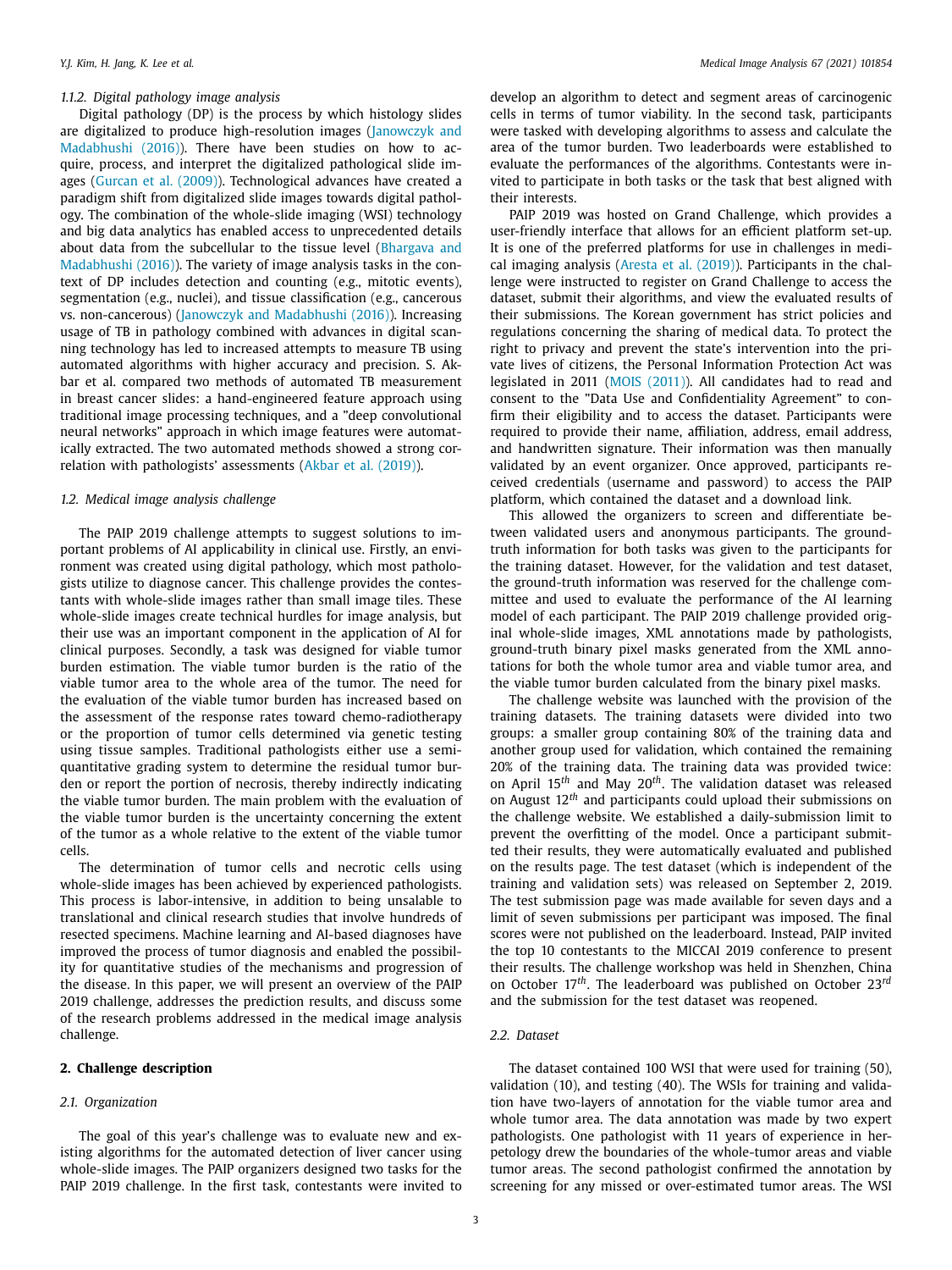for testing were presented without annotation and information of the presence of a tumor.

# *2.2.1. Selection of dataset and preparation of WSI*

All datasets were selected from the pathology archives of the Seoul National University Hospital obtained between 2000 and 2018. The training and validation datasets were composed of resection specimens of HCC, and the testing set was composed of 31 resected HCCs and 9 biopsy specimens. Slides presenting both tumor and non-tumor areas were preferentially selected for this challenge excluding biopsy samples. WSIs were acquired using an Aperio AT scanner (Leica Biosystems Imaging Inc. USA) at an x200 resolution with a file format of.svs, while the annotation files were.xml.

# *2.2.2. Annotation of viable tumor and whole tumor area*

A pathologist constructed pixel-based annotations using an Aperio Image Scope (V12.4.0.5043, Leica Biosystems Pathology Imaging, USA). The viable tumor area was distinguished using a closed circle for one continuous tumor area under x200 magnification to minimize the intervening effects of the non-tumor cell components. Intra-tumoral necrosis, hemorrhage, and fibrous stroma, which were visible at as low as an x50 magnification, were removed using a negative pen tool. The whole tumor area indicates the boundary between the non-tumorous hepatic lobules and the viable tumor boundary, including peritumoral fibrosis, capsules, and inflammation. Because the histology of the whole tumor area was not specified as tumor cells and was a concept of territory, the whole tumor area was annotated at low power (x12.5) and refined at high power (x200) to exclude the normal structures.

# *2.2.3. Data preparation and release*

The ground-truth area maps manually generated by pathologists were further converted into the final image format for release. The initial ground-truth XML file consisted of a list of vertices representing the closed polygons, which were hand-drawn by pathologists. The provided XML file contained two sets of area maps: one for the viable tumor area and the other for the whole tumor area. Each area map (denoted using polygons) was converted to a binary map (image) using a polygon scan-conversion algorithm at the highest WSI resolution (level 0). Because the tumor area map may have included non-tissue areas, further processing is required to generate more accurate area maps. We used intensitybased thresholding to generate a tissue mask (pixels having an intensity of less than RGB (235, 210, 235) are considered tissue) and removed fragments smaller than 10 pixels in size. The extracted tissue mask was then combined with the binary tumor area maps to generate the final ground-truth area maps. We allowed the participants to further improve the tissue mask using the provided raw XML annotation data.

Each slide in the training set includes an anonymized WSI in <sup>a</sup> .svs format, an original XML annotation for reference, <sup>a</sup> binary pixel mask for the ground-truth viable tumor area, and a binary pixel mask for the ground-truth whole tumor area. In addition, we released <sup>a</sup> single .csv file listing the viable tumor burden ratio of every slide in the training dataset, calculated using the ratio between the viable and whole tumor mask areas, which served as the ground-truth for Task 2.

#### *2.3. Leaderboard management*

We managed the leaderboard built on the evalutils scoring system provided by the Grand-Challenge platform. By default, the submission is automatically graded and the results (including the score and ranking) are posted to the leaderboard. During the validation submission phase, the participants were allowed to submit their results up to 10 times per day to tune their models and postprocessing parameters without the ground-truth. During the test submission phase, which lasted for seven days, the participants were allowed to make only a single submission per 24-h period. The test submissions were graded internally and the results were not posted to the leaderboard to prevent the misuse of the system by the participants to overfit their models to the test dataset. The best result among seven submissions (at most) was used in the final rankings.

# *2.4. Metrics and evaluation*

Two performance evaluation metrics were developed. One is based on the widely-used Jaccard index (for Task 1) and the other is the absolute difference of values (for Task 2).

## *2.4.1. Task 1: Viable tumor area segmentation*

The performance of Task 1 was evaluated by measuring the pixel-wise similarity between the segmentation result (binary mask for viable tumor region prediction) and the ground-truth mask. For this, we used the clipped Jaccard index  $(Eq. (2))$  to measure per-slice segmentation accuracy, which is the Jaccard index (Eq. (1)) clipped using a threshold value of 0.65 to penalize inaccurate results. For example, selecting the entire image area would result in a non-zero Jaccard index, which should not be counted as a meaningful result.

$$
J(A, B) = \frac{|A \cap B|}{|A \cup B|} \tag{1}
$$

$$
\hat{J}_i = \begin{cases}\nJ(M_{result}^i, M_{GT}^i), & \text{if } J(M_{result}^i, M_{GT}^i) >= 0.65 \\
0, & \text{otherwise}\n\end{cases} \tag{2}
$$

where  $M_{result}^i$  is the segmentation result and  $M_{GT}^i$  is the groundtruth area map for the *i*-th WSI. Then, the final aggregated score for Task 1 is calculated as the average of the per-slice clipped Jaccard indices as follows:

$$
\text{Score}_{\text{Task1}} = \frac{1}{N} \sum_{i=1}^{N} \hat{f}_i \tag{3}
$$

where *N* is the number of WSIs in the testing dataset.

During the validation submission phase, we allowed the participants to only access the aggregated score and did not reveal the per-slice Jaccard index to prevent the misuse of the leaderboard.

#### *2.4.2. Task 2: viable tumor burden ratio estimation*

Task 2 involved the estimation of the viable tumor burden, which is the ratio between the viable and the whole tumor areas. The participants were asked to submit a list of tumor burden values in <sup>a</sup> .csv format. To evaluate the performances of Task 2, the absolute difference of the tumor burden values for a given slice *i* is calculated as follows:

$$
TB_D if f_i = 1.0 - (|TB^i_{result} - TB^i_{GT}|)/100.0 \tag{4}
$$

where  $TB_{result}^i$  is the submitted tumor burden and  $TB_{GT}^i$  is the ground truth tumor burden for the *i*-th WSI. Note that the tumor burden ranges between 0 and 100.

Unlike Task 1, only the numbers were submitted without the whole tumor area masks for Task 2. To avoid submitting arbitrary numbers without actually estimating the tumor regions, we added a weighting value considering the Task 1 score, giving more confidence if the Task 1 score was higher. The final aggregated Task 2 score was computed as an average of the per-slice weighted burden differences as follows:

$$
Score_{Task2} = \frac{1}{N} \sum_{i=1}^{N} \hat{f}_i * T B_D if f_i
$$
\n(5)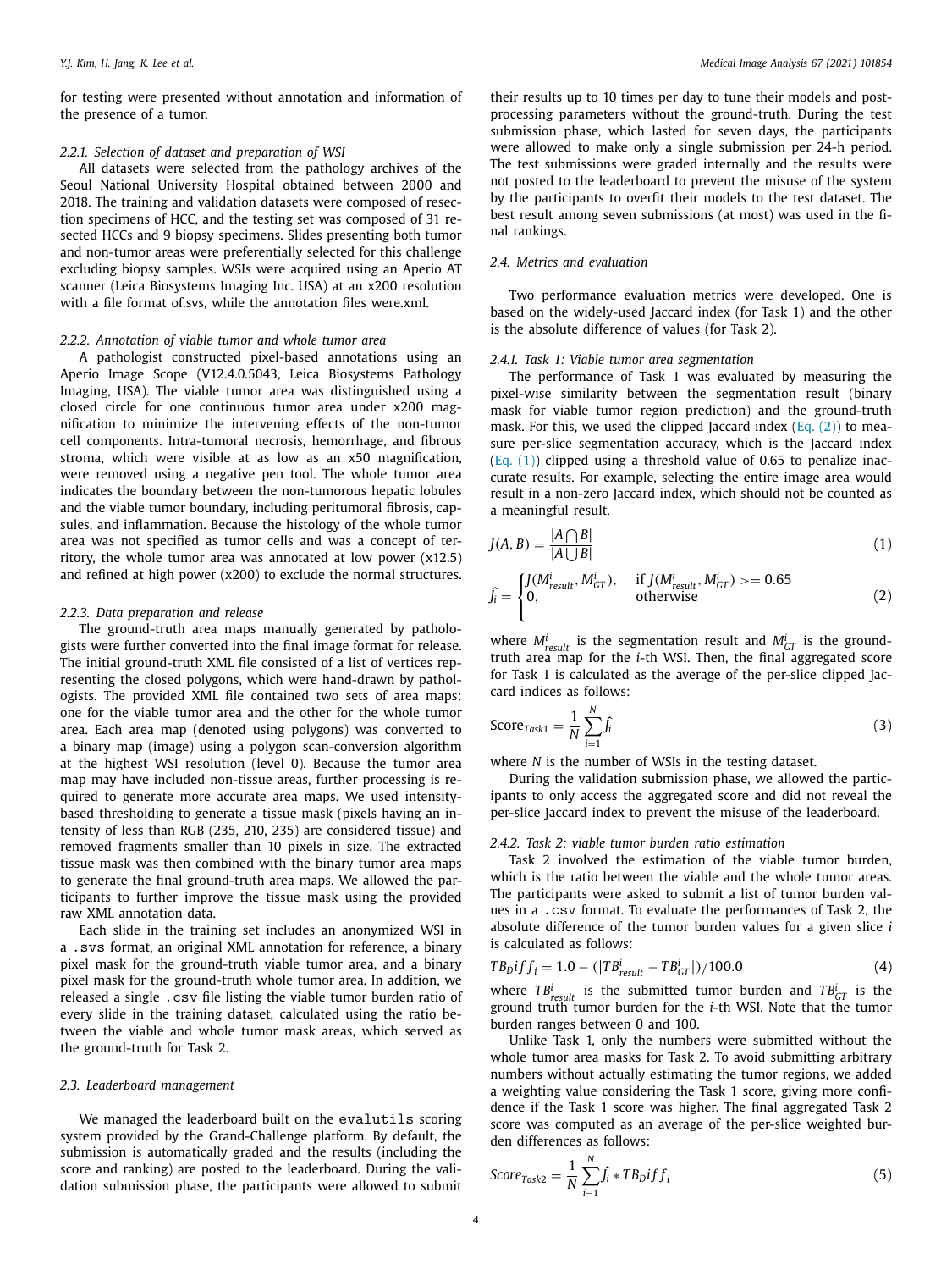# **Table 1**

Background of selected whole slide images.

| Features                 |                                         | Training [50] | Validation [10]    | Testing [40]  | Total [100]    |
|--------------------------|-----------------------------------------|---------------|--------------------|---------------|----------------|
| Year                     | ~1000<br>$2001 - 2010$<br>$2010 - 2018$ | 2<br>46<br>2  | 0<br>5             | 0<br>13<br>27 | 64<br>34       |
| Tissue type              | Resection<br><b>Biopsy</b>              | 50<br>0       | 10<br>0            | 31<br>9       | 91<br>9        |
| Grade (Edmonson-steiner) | Grade 1<br>Grade 2<br>Grade 3           | 23<br>20      | $\Omega$<br>6<br>4 | ς<br>15<br>22 | 10<br>44<br>46 |

where *N* is the number of WSIs in the testing dataset.

# **3. Methods**

## *3.1. Summary of submitted methods*

Since our PAIP challenge website was opened, 231 participants have registered to download the data. Among them, 28 teams submitted the final results during the testing phase. In this section, we summarize the methods from the top 11 teams (see Table 2 and Table 3) who submitted their extended abstracts and gave a presentation at the PAIP 2019 workshop at MICCAI 2019.

All 11 teams used similar preprocessing methods (e.g., decomposing the WSI into small patches, collecting patches in the tissue regions, applying color normalization and data augmentations, etc). All of these teams used deep convolutional neural networks or variants thereof (mostly encoder-decoder architecture such as U-Net (Ronneberger et al. (2015))) for tumor area segmentation. Multi-scale techniques and ensemble methods were also commonly used by many of the top-ranking teams. Detailed descriptions of the methods used by the top five teams are provided be $lnw$ 

### *3.2. Jung et al. (1st place, newhyun00)*

Jung et al. ranked first in both Task 1 and 2. They used an ImageNet pre-trained EfficientNet-B4 (Tan and Le (2019)) as a backbone encoder structure, which has shown superior performance with high efficiency in resource usage. In addition, they employed a U-Net architecture (UNet++ level 5, Zhou et al. (2018)) for pixellevel segmentation. Unlike a common approach of setting the learning rate over cross-validation, they used fast.ai (2019) to find the best learning rate for the Rectified Adam(Liu et al. (2019)) optimizer. In the data preprocessing step, the authors merged the viable and whole tumor areas into one label image containing three classes (viable tumor, whole tumor excluding the viable tumor area, and background) based on the observation that the viable and whole tumor areas are related to each other. The proposed method employed an ensemble of nine networks for Task 1, which was trained with various magnification and learning rates using a simple majority voting method. For Task 2, the average of the nine viable tumor burden ratios was calculated using the results of Task 1. The results showed that the leveraging of various optical magnifications is one of the important factors contributing to the superior performance of their algorithm.

# *3.3. Yang et al. (2nd place, team sen)*

Yang et al. ranked second in Task 1. They proposed multi-task learning over a modified U-Net, which adopts the SE-Resnext101 (Hu et al. (2018)) module over the encoder portion, and the SK



**Fig. 1.** Example of a viable tumor and a whole tumor area annotation.

block (Li et al. (2019)) is applied in the decoder portion. The authors applied the latent features of the encoder as an input to the patch-wise classification network. Furthermore, they extracted the latent features in the middle of the decoder as an input to the pixel-wise segmentation. Finally, concatenating all of the latent features of the decoder was used to generate the final segmentation results. The novel aspect of their proposed method involves the performance of patch-level classification and pixel-level segmentation together using a shared encoder-decoder network and leveraging state-of-the-art deep network modules (SE-Res and SK modules) with deep supervision (i.e., supervision on the intermediate layers). The Otsu thresholding method (Otsu (1979)) was used to remove the non-tissue region when processing the training data.

# *3.4. Rajkumar et al. (3rd place, team MIRL-IITM)*

Rajkumar et al. proposed an ensemble prediction method using three different deep neural networks: DenseNet-121 (Huang et al. (2017)), InceptionResNetV2 (Szegedy et al. (2017)), and DeepLabV3+ (Chen et al. (2018)). The first two networks use the ImageNet pre-trained backbones for the encoder and a conventional U-Net for the decoder, while the third network is trained from scratch. Their final results represent an average of the three different results obtained from these three networks. Various data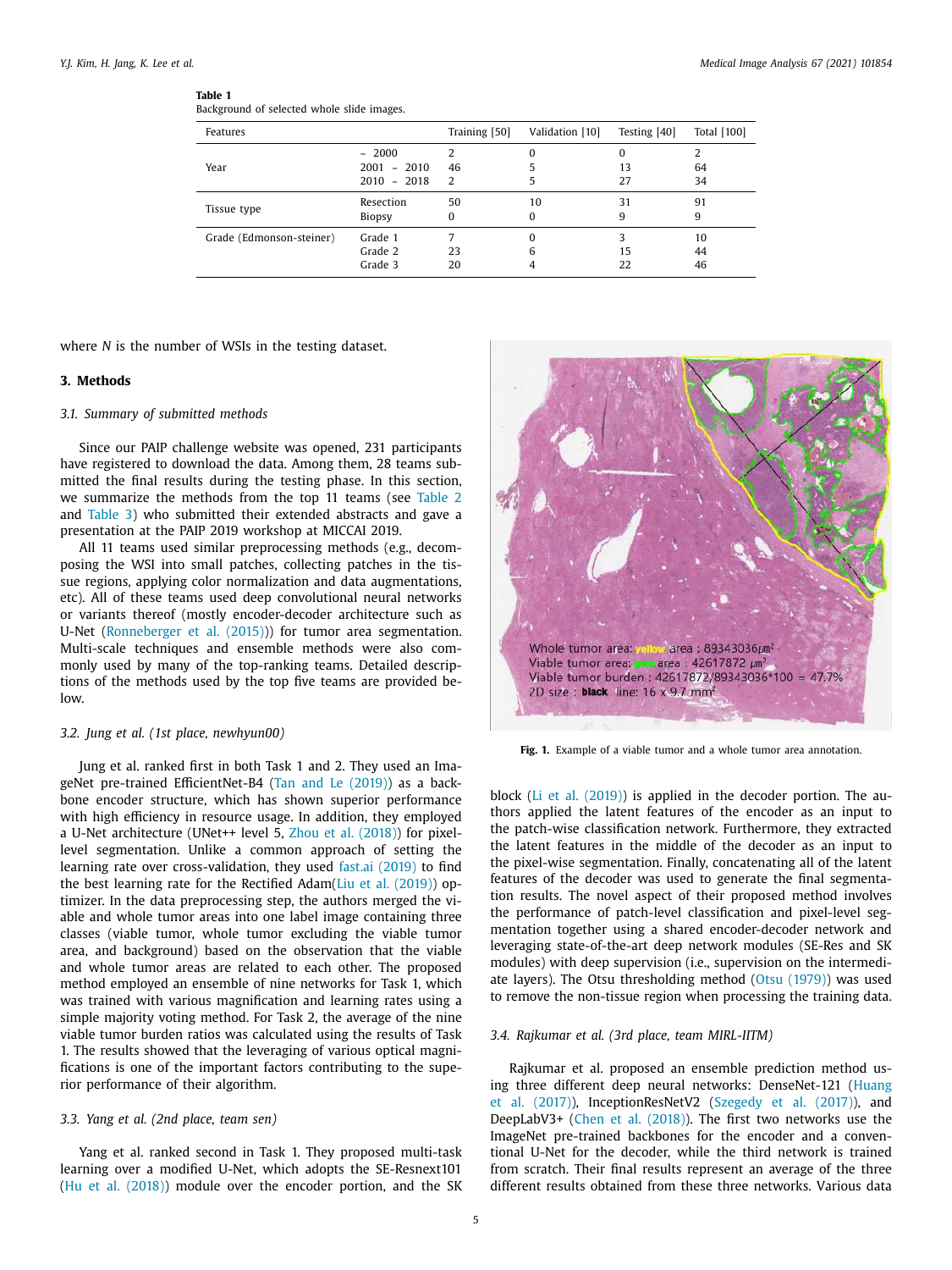# **Table 2**

Overview of the top**<sup>2</sup>** competitors' methods.

| Rank<br>(Task1 |                                                                                        |                                                                                                        |                                                                      |                                                                                                                  |                                          |                                              |                |                                          |             |                                          |
|----------------|----------------------------------------------------------------------------------------|--------------------------------------------------------------------------------------------------------|----------------------------------------------------------------------|------------------------------------------------------------------------------------------------------------------|------------------------------------------|----------------------------------------------|----------------|------------------------------------------|-------------|------------------------------------------|
| Task2)         | Team<br>(Affiliation)                                                                  | Model Architecture                                                                                     | Pre-trained                                                          | Learning rate                                                                                                    | Optimizer                                | Loss func.                                   | Framework      | <b>HW Devices</b>                        | Epochs      | Batch size                               |
| 1/1            | newhyun00<br>(Frederick<br>National<br>Lab)                                            | $UNet+$ with<br>EfficientNet-B4<br>backbone <sup>3</sup>                                               | ImageNet<br>(backbone)                                               | LR finder<br>from fast.ai<br>$(6.8e-5)$<br>200X, 5.8e-5<br>@ 150X,<br>1.0e-4 $@$<br>100X)<br>Cosine<br>annealing | RAdam                                    | Categorical<br>CE Jaccard                    | Keras          | GTX 1080 Ti<br>$*$ 4ea                   | 24          | 12                                       |
| $2$ / -        | Sen (Sichuan<br>University)                                                            | $UNet+$ with<br>classification<br>outputs,<br>SE-ResNeXt101<br>backbone, SK block<br>decoders          | ImageNet                                                             | 3e-4 (epoch<br>$\leq$ 20), 1e-4<br>$(20$ <epoch<br><math>\leq</math> 30), 1e-5<br/>(epoch &gt; 30)</epoch<br>    | Adam                                     | CE Dice                                      | Pytorch        | Xeon<br>E5-2680v4<br>Tesla P40s *<br>2ea | 50          | 32                                       |
| 3/2            | MIRL-IITM<br>(Indian<br>Institute of<br>Technology<br>Madras)                          | UNet with<br>DenseNet121<br>backbone, UNet<br>with<br>InceptionResNetV2<br>backbone,<br>DeepLabV3 $+4$ | ImageNet<br>(UNet<br>backbones)<br>None<br>(DeepLabV3+) (DeepLabV3+: | 1e-5 (UNet:<br>epoch $\leq$ 2,<br>backbones<br>frozen), 5e-6<br>epoch<br>$\leq$ 2), 2e-4<br>(epoch >2)           | Adam                                     | CE Dice                                      | Tensorflow     | Core<br>i7-4930K<br><b>TITAN V</b>       | 15<br>$-30$ | 32                                       |
| 4/4            | Damo AIC<br>(Alibaba<br>Inc.)                                                          | ResNet34/101 ASPP<br>UNet (fully<br>customized)                                                        | None                                                                 | $1e-3$                                                                                                           | Adam                                     | CE Dice<br>Focal loss                        | Pytorch        |                                          | 100         | 4                                        |
| 5/3            | QuIIL<br>(Sejong<br>University)                                                        | DenseNet<br>(Classification),<br>Dense-UNet<br>(Segmentation) <sup>5</sup>                             | None                                                                 | $1e-4$                                                                                                           | Adam                                     | CE (Both),<br>Focal loss<br>(Dense-<br>UNet) |                | TITAN Xp                                 | 60          | 10<br>(DenseNet),<br>20 (Dense-<br>UNet) |
| 6/6            | CUHK-Med<br>(Insight)<br>Medical<br>Tech Inc.<br>The Chinese<br>Univ. of<br>Hong Kong) | UNet with<br>attention block<br>and ResNet101<br>backbone,<br>PFA-ScanNet                              | ImageNet<br>(PFA-<br>ScanNet)                                        | 1e-3 (UNet),<br>1e-4 (PFA-<br>ScanNet)<br>Cosine decay                                                           | Adam<br>(UNet), SGD<br>(PFA-<br>ScanNet) | CE Dice                                      | Keras          | <b>TITAN Xp</b>                          | 3000        | $\overline{a}$                           |
| 7/7            | (Universität-<br>sklinikum<br>Hamburg-<br>Eppendorf)                                   | UNet-based<br>DAISYlab@UKE multi-scale FCN<br>with ResNet<br>backbone<br>$(msYI-Net)$ <sup>6</sup>     | ImageNet<br>(ResNet<br>backbone)                                     | $1e-3$<br>(decayed by<br>0.5 for every<br>38.4K<br>iterations)                                                   | Adam SGD                                 | <b>CE</b>                                    | Pytorch        | Quadro<br>P6000                          | >120        | 14                                       |
| 8/5            | COSYPath<br>(Icahn<br>School<br>Medicine at<br>Mt. Sinai)                              | SegNet(1) (viable<br>vs. others),<br>SegNet(2) (viable<br>vs. non-viable vs.<br>others)                | ImageNet                                                             | $1e-4$<br>(SegNet(1)),<br>$1e-5$<br>(SegNet(2))                                                                  | Adam SGD                                 | CE                                           | Pytorch        | GTX 1080<br><b>TITAN Xp</b>              | < 100       | 8                                        |
| 9/11           | LRDE (EPITA<br>$-LRDE$ )                                                               | VGG16 with<br>decoder <sup>7</sup>                                                                     | ImageNet                                                             | $\overline{\phantom{a}}$                                                                                         | Adam                                     | Categorical<br>CE                            | $\overline{a}$ |                                          | 50          | 8                                        |
| 10/8           | Sig-IPath<br>$(12$ sigma<br>technologies<br>Inc.)                                      | <b>UNet</b>                                                                                            | None                                                                 | 0.01<br>ReduceL-<br>ROnPlateau                                                                                   | SGD                                      | Dice                                         | Pytorch        |                                          | < 100       | 32 (200X) 1<br>(12.5X)                   |
| 14/9           | blackbear<br>(University<br>of Maine<br>Tianjin<br>Chengjian<br>University)            | DeepLabV3+<br>UNet++ with<br>ResNet152<br>backbone, UNet++<br>with<br>InceptionResNetV2<br>backbone    | ImageNet                                                             | $1e-2$<br>(divided by<br>10 after 3 or<br>4 epochs)                                                              | Adam                                     | CE Dice                                      |                | Tesla V100 *<br>1ea Tesla<br>K80 * 4ea   | < 14        | 16 for V100<br>4 for K80                 |

**<sup>3</sup>** There were top ten contestants on the leaderboard in each task, but only eligible teams were invited for the MICCAI 2019 conference. We decided to analyze the algorithms of the teams who have submitted the extended abstract and have presented their work at the conference. Therefore, the methodologies of the top nine teams for each task are summarized in this table. You may find the whole leaderboard on the challenge website.: https://paip2019.grand-challenge.org/ **<sup>3</sup>** https://github.com/ newhyun00/paip2019\_code **<sup>4</sup>** https://github.com/koriavinash1/DigitalHistoPath **<sup>5</sup>** https://github.com/ChangHeeHAN/PAIP2019 **<sup>6</sup>** https://github.com/RSchmitzHH/multiscale and https://arxiv.org/abs/1909.10726 (Schmitz et al. (2019)) **<sup>7</sup>** https://www.lrde.epita.fr/wiki/Challenges\_codes (Puybareau et al. (2018)).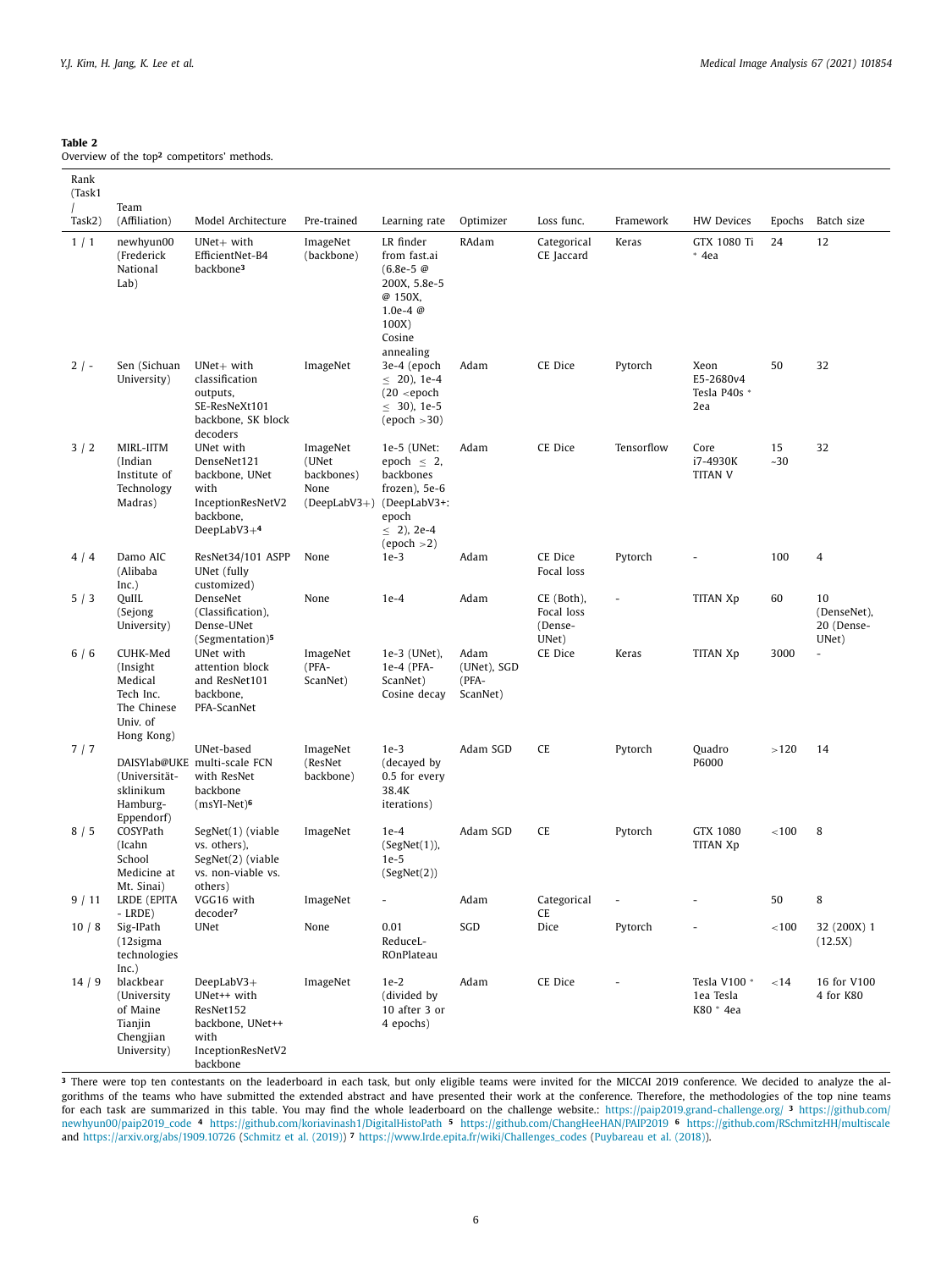#### **Table 3**

Data processing and training details of the top competitors' methods.

| Rank (Task1<br>$/$ Task $2)$ | Zoom level        | Tissue detection                                                              | Stain norm                      | Num of patches                                                  | Input size                                                                                             | Augmentation                                                                                                  | Etc.                                                                                                                                                      |
|------------------------------|-------------------|-------------------------------------------------------------------------------|---------------------------------|-----------------------------------------------------------------|--------------------------------------------------------------------------------------------------------|---------------------------------------------------------------------------------------------------------------|-----------------------------------------------------------------------------------------------------------------------------------------------------------|
| 1/1                          | 200X 150X<br>100X | Threshold by<br>average pixel<br>values                                       | X                               | 175K <sup>8</sup>                                               | $512 * 512$                                                                                            | Blurring, Shifting,<br>Scaling, Rotating,<br>Elastic transform<br>(albumentations)                            | • Average outputs from<br>200X, 150X, 100X ·<br>Majority voting from 9<br>versions of output •<br>Stochastic weight<br>averaging                          |
| $2/-$                        | 200X              | Otsu<br>(0tsu (1979))                                                         | X                               | >1M                                                             | 256 * 256                                                                                              | Flipping,<br>Translating,<br>Rotating, Color<br>jittering                                                     |                                                                                                                                                           |
| 3/2                          | 200X              | Otsu + Closing /<br>Opening /<br>Dilating                                     | X                               | >200K <sup>9</sup>                                              | 256 * 256<br>(training) $1024$ *<br>1024 (testing)                                                     | Flipping,<br>Rotating,<br>Blurring, HSV,<br>Contrast Center<br>perturbation                                   | • Whole tumor<br>predictions were<br>generated from convex<br>hull of viable tumor<br>predictions                                                         |
| 4/4                          | 200X 50X<br>12.5X |                                                                               | X                               | 1K10                                                            | 1024 * 1024<br>$(200X \text{ model})$<br>2048 * 2048 (50X<br>model) 4096 *<br>4096 (12.5X)<br>model)   | Rotating                                                                                                      | • Average outputs from<br>each model                                                                                                                      |
| 5/3                          | 200X              | As the challeng<br>website showed<br>(RGB)<br>threshold $+$ mor-<br>phology)  | X                               | 53K<br>(Classification)<br>22K (Segmen<br>tation) <sup>11</sup> | 1024 * 1024<br>(Classification)<br>$512 * 512$<br>(Segmentation)                                       | Scaling, Shifting<br>Rotating,<br>Shearing<br>Blurring, Color<br>jittering                                    | • Cascaded inference:<br>viable tumor<br>predictions were<br>conducted only under<br>whole tumor prediction<br>area                                       |
| 6/6                          | 200X              | Otsu                                                                          | X                               | 5K                                                              | 512 * 512 (UNet)<br>692 * 692<br>(training<br>PFA-ScanNet)<br>2708 * 2708<br>(testing)<br>PFA-ScanNet) | HSV, Flipping,<br>Scaling Rotating,<br>Cropping Color<br>jittering                                            | • Aggregate two<br>outputs to predict<br>viable tumor burden:<br>(1) UNet for viable<br>tumor prediction (2)<br>PFA-ScanNet for whole<br>tumor prediction |
| 7/7                          | 200X 50X<br>12.5X | Color thresh-<br>$old + connected$<br>components                              | O (Reinhard<br>et al. (2001))   | Variable (Extract<br>on-the-fly) <sup>12</sup>                  | 512 * 512 (200X)<br>572 * 572 (50X)<br>512 * 512 (12.5X)                                               | Rotatng, Flipping<br>Brightness,<br>Contrast                                                                  | • 5-fold CV splits<br>ensemble • Multi-scale<br>multi-encoder model<br>with a single decoder<br>using all scales at the<br>same time                      |
| 8/5                          | 20X               | As the challenge<br>website showed<br>(RGB)<br>threshold $+$ mor-<br>phology) | O (Bejnordi<br>et al.<br>(2015) |                                                                 | 500 * 500                                                                                              | <b>HSV</b>                                                                                                    | • Aggregate outputs<br>from two models<br>trained with: (1) Viable<br>tumor vs. Others (2)<br>Viable tumor vs.<br>Non-viable tumor vs.<br>Others          |
| 9/11<br>10/8                 | 50X<br>200X 12.5X | Empirical<br>combinations of<br>OpenCV<br>threshold<br>functions              | X<br>X                          | 1M (200X) 5K<br>(12.5X)                                         | 300 * 300<br>512 * 512 (200X)<br>2048 * 2048<br>(12.5X)                                                | None<br>Rotating, Flipping<br>Affine transform<br>Scaling, Lighting                                           | • Multiply outputs<br>from two models<br>trained with: $(1)$ 200X;<br>$(2)$ 12.5X • Negative<br>mining strategy                                           |
| 14/9                         | 200X              | Otsu                                                                          | X                               | 391K (training)<br>45K (validation)                             | $512 * 512$<br>(training) $2048$ $*$<br>2048 (testing)                                                 | HSV, Contrast,<br>Flipping Rotating,<br>Scaling Shearing,<br>Cropping Elastic<br>deforming Color<br>jittering | • Exhaustive searching<br>to find an optimal<br>threshold value.                                                                                          |

**<sup>9</sup>** The same number of patches were randomly sampled from three classes: Viable tumor, Non-viable tumor, and Background area. **<sup>9</sup>** The same number of patches were randomly sampled from two classes: Tumor and Non-tumor area. **<sup>10</sup>** Patches were randomly sampled after segmenting areas from WSIs into three: Foreground, Background, and Edge region. <sup>11</sup> For classification models, only patches with >50% tissue area were selected. Among them, patches with >80% tumor area were defined as tumor patches, while those with <20% as non-tumor patches. For segmentation models, patches were collected only from the area with >80% tissue area (i.e. tumor area). <sup>12</sup> The same number of patches were randomly sampled from four classes: Background, Overall tissue, Tumor, and Viable tumor.

augmentation techniques were used, such as flipping, rotating, blurring, and brightness/saturation/hue/contrast jittering, etc. For Task 2, they proposed a heuristic algorithm to predict the whole tumor area from the viable tumor area determined in Task 1 using a convex hull algorithm. We observed that even though the Jaccard index accuracy of the whole tumor area generated using the proposed heuristic method was low, the viable tumor burden value was reasonably good, ranking second in Task 2.

# *3.5. Ma et al. (4th place, team damo-AIC)*

Ma et al. proposed another multi-scale ensemble scheme based on multi-task learning for predicting viable tumor masks and whole tumor masks. The proposed method used three levels (x200, x50, and x12.5) of WSIs to generate three outputs, which were then combined into one result using an ensemble method. For the highest resolution (200x) WSIs, a customized multi-task net-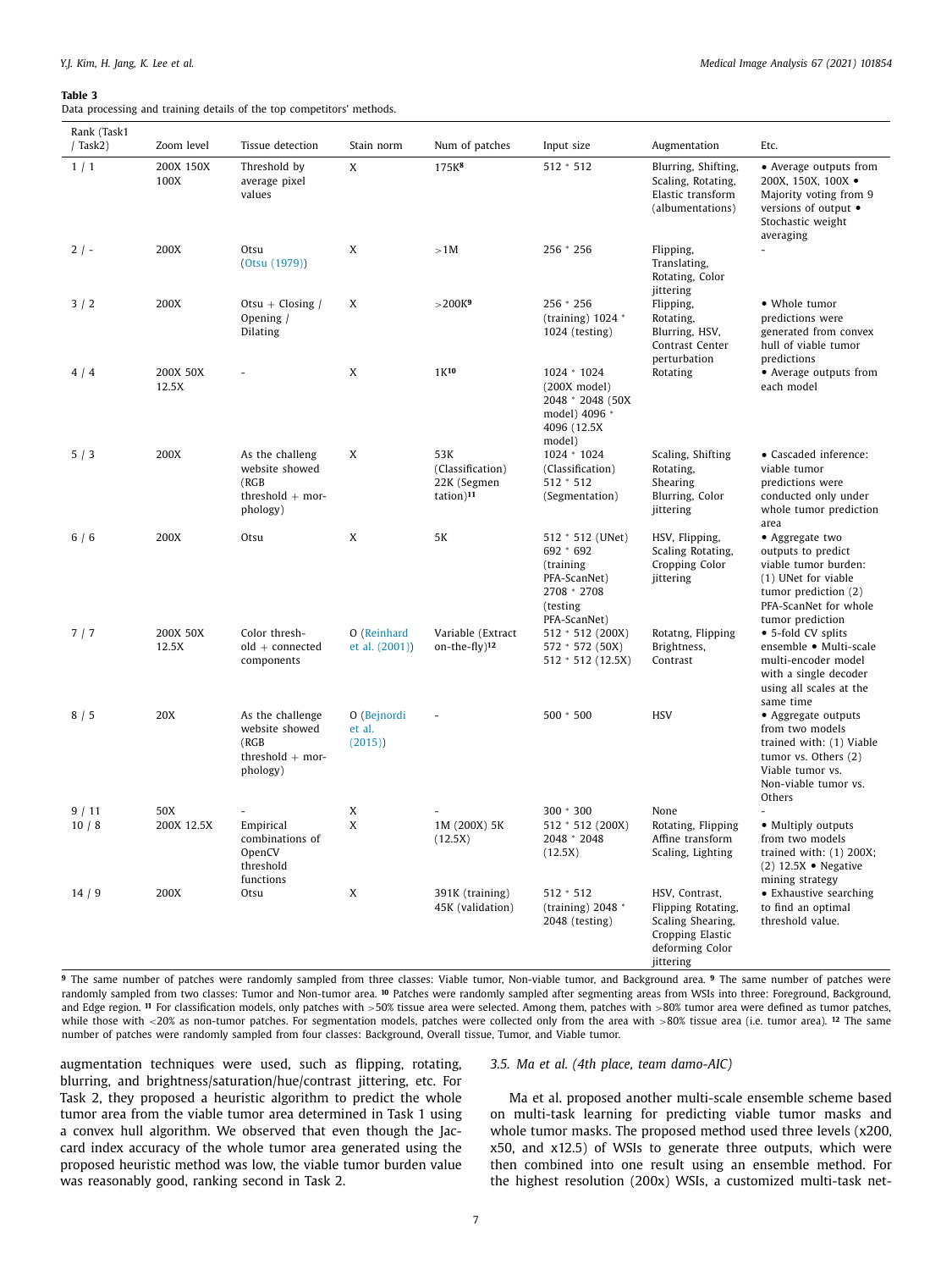

**Fig. 2.** The process of PAIP dataset preparation.

work including a ResNet101 (He et al. (2016)), backbone, and ASPP blocks (Chen et al. (2018)), was used, while a U-Net with a ResNet34 (He et al. (2016)) backbone was used for the two smaller resolution images. The cross-entropy loss was used for classification while the dice and focal loss (Lin et al. (2017)) were used for segmentation. They demonstrated that their proposed model outperforms the state-of-the-art models (e.g., U-Net and DeepLabV3+) using our PAIP challenge data.

*3.6. Han et al. (5th place, team QUIIL)*

Han et al. proposed the cascading of three deep neural networks to successively conduct patch-level liver cancer detection and pixel-level viable tumor segmentation. For liver cancer detection, the authors proposed a per-patch classification network based on DenseNet-121 (Huang et al. (2017)) wherein the input WSI is decomposed into  $1024 \times 1024$  patches, and each patch is clas-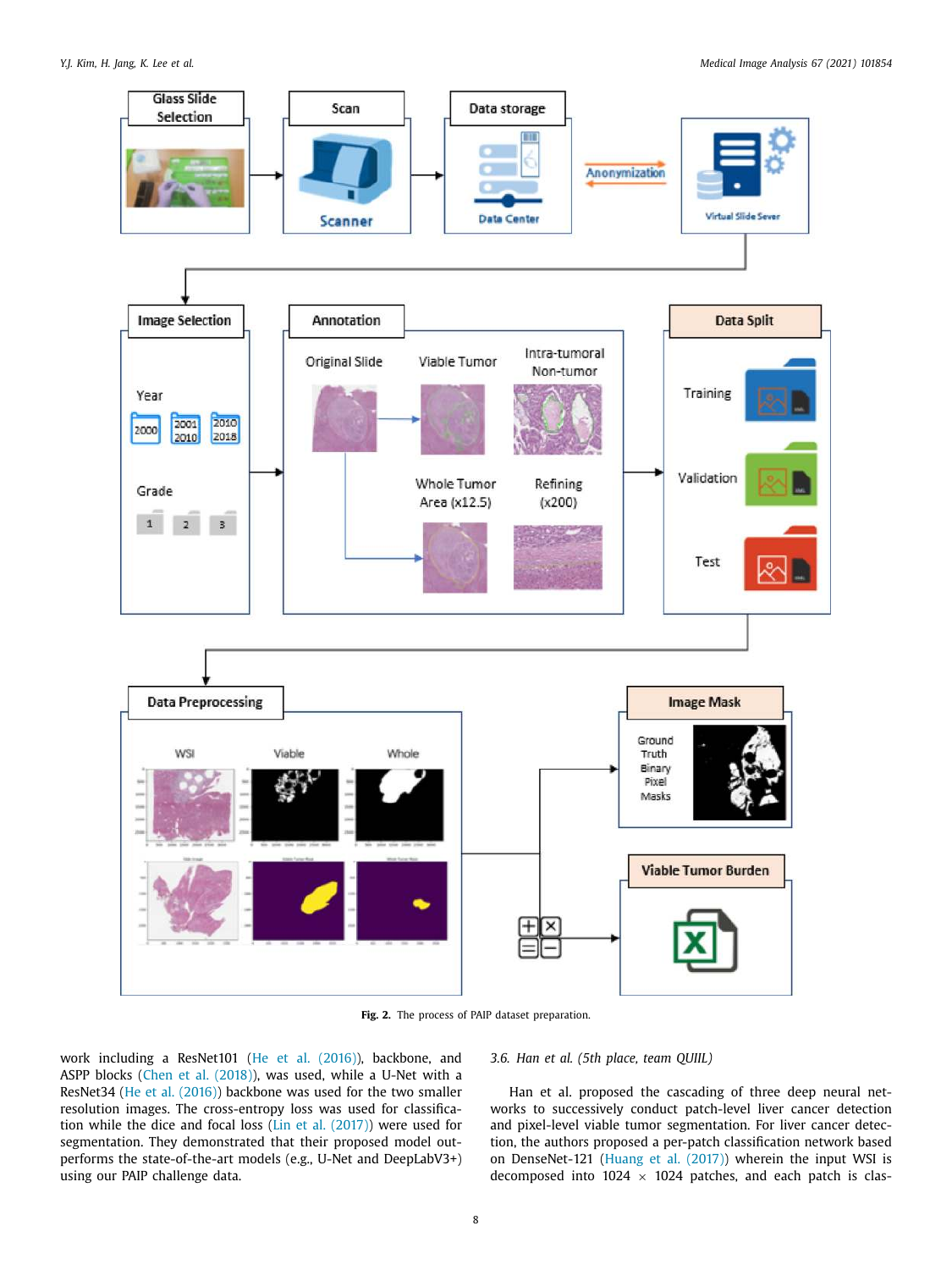

**Fig. 3.** The boxplot of the raw scores of Task 1 for the top nine teams.

sified as either tumorous or benign. For viable tumor segmentation, the patches classified as tumors in the previous stage were further classified into either viable or non-viable tumors using a classification network (involving the same architecture as shown above). Then, the viable tumor patches were further processed by the pixel-level segmentation network based on U-Net. For training, Adam optimizer (Kingma and Ba (2014)) and cross-entropy loss were applied to all networks. In addition, the focal-loss (Lin et al. (2017)) was adopted to account for the class imbalance in the data for the segmentation network. In Task 2, they estimated the viable tumor burden ratio using the results generated by the first and the third networks, which represent the whole tumor area (estimated per-patch) and the viable tumor area (estimated per-pixel).

## **4. Results**

# *4.1. Results of task 1: Liver cancer segmentation*

The final scores of Task 1 for the top nine teams were reported in Table 4 in the order in which they ranked. The top three teams achieved scores of approximately 0.75–0.79, which are substantially higher than 0.63–0.67 scores of the achieved by the fourth to eighth ranked teams. The p-value of the paired *t*-test between

**Table 4** The final scores of Task 1: Liver Cancer Segmentation for the top nine teams.

| Rank | Team         | Score  |
|------|--------------|--------|
|      | newhyun00    | 0.7890 |
| 2    | Sen          | 0.7772 |
| 3    | MIRL-IITM    | 0.7503 |
| 4    | Damo AIC     | 0.6718 |
| 5    | QuIIL        | 0.6652 |
| 6    | CUHK-Med     | 0.6625 |
| 7    | DAISYlab@UKE | 0.6596 |
| 8    | COSYPath     | 0.6313 |
| 9    | <b>LRDE</b>  | 0.5299 |

the top three versus fourth to sixth was 7.22e-3 and that of the independent *t*-test between the top three versus fourth to eighth was 9.78e-5, which means the difference is significant enough (see Fig. 6). The ninth team yielded a 0.53 score. Fig. 3 shows the boxplot of the raw Jaccard scores for the top nine teams without thresholding to show outliers. The top three teams have one to two outliers indicated by the red plus-sign markers, while the other lower-ranked teams have more than two outliers or a larger standard deviation. Almost all teams yielded low raw Jaccard scores that are lower than 0.2, which implies that the algorithms failed to detect viable tumors. However, the team 'Sen' did not yield such low raw scores for all test cases; and all cases for 'Sen' yielded Jaccard scores higher than 0.4.

Fig. 4 illustrates the raw Jaccard scores of Task 1 for all individual test images, represented as boxplots for the top nine teams. This figure shows that there are some pathology images are easily segmented such as the test images with indices 4, 6, 8, and 9, among others, while there are also very challenging images to segment, such as the test images with indices 21, 24, 32, and 34, among others. Simple majority-voting based ensembles for the top three results (indicated by the red asterisks) and for the top nine segmentation results (indicated by the green circles) were reported. The ensemble of the segmentation masks of the top three teams resulted in improved overall raw scores from 0.82 (the best raw score of 'newhyun00') to 0.85 (top 1–3 ensemble). The extent of the outliers in terms of the lowest raw Jaccard score was improved, as the lowest Jaccard score of 0.47 obtained by team Sen was improved to 0.58. However, the ensemble of the segmentation



**Fig. 4.** The boxplot of the raw scores of Task 1 for all individual test images.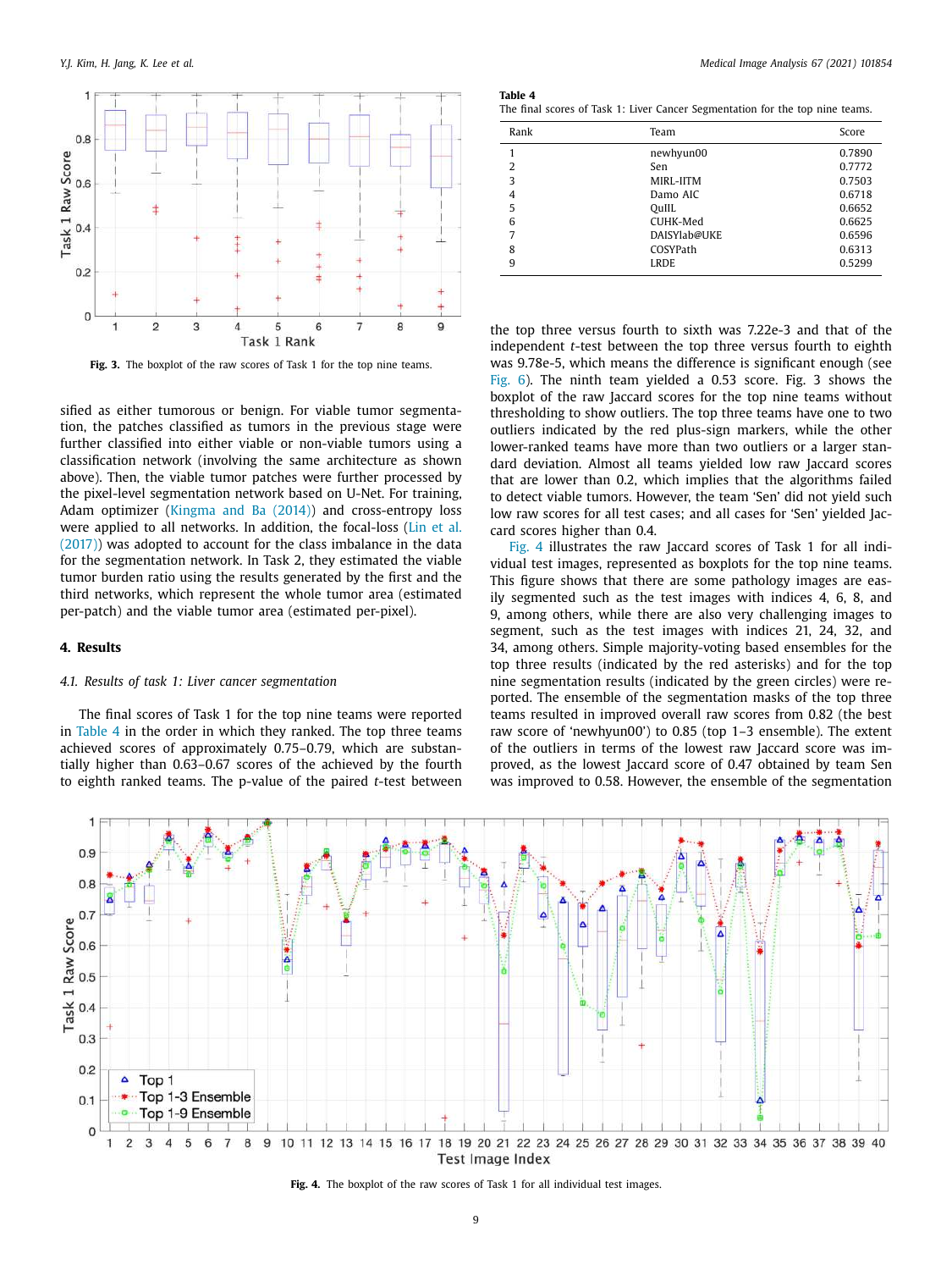

**Fig. 5.** Segmentation results for 3 selected test images for one high and two low average final scores whose test image indices are 38, 21, 34, respectively.

masks created using the results of all top nine teams yielded poor scores for many test images. Fig. 5 illustrates the three cases for one high- and two low- average final scores for the top three ranking teams (the first three rows) along with the top 1–3 ensemble results (the fourth row) with the ground-truth masks (white) and masks determined from the results (green). The last row shows the original pathology images with the ground-truth masks (red). In many cases, the top three methods yielded good segmentation masks, as shown in the first column of Fig. 5. However, there are often outlying results, such as the mask in the first row and the third column of Fig. 5 (indicating overdetection) and the mask in the third row and the second column of Fig. 5 (indicating under detection).

# *4.2. Results of task 2: Viable tumor burden estimation*

The final scores of Task 2 for the top nine teams are reported in the order of their ranks in Table 5. The top team achieved

## **Table 5**

The final scores of Task 2: Viable Tumor Burden Estimation for the top nine teams.

| Rank | Team         | Score  |
|------|--------------|--------|
|      | newhyun00    | 0.7528 |
| 2    | MIRL-IITM    | 0.6337 |
| 3    | QuIIL        | 0.6330 |
| 4    | Damo AIC     | 0.6200 |
| 5    | COSYPath     | 0.5969 |
| 6    | CUHK-Med     | 0.5883 |
| 7    | DAISYlab@UKE | 0.5774 |
| 8    | Sig-IPath    | 0.4624 |
| 9    | blackbear    | 0.4335 |
|      |              |        |

a score of 0.75, which is substantially higher than the 0.62–0.63 scores obtained by the groups ranked second through fourth. The groups ranked fifth through seventh achieved scores in the range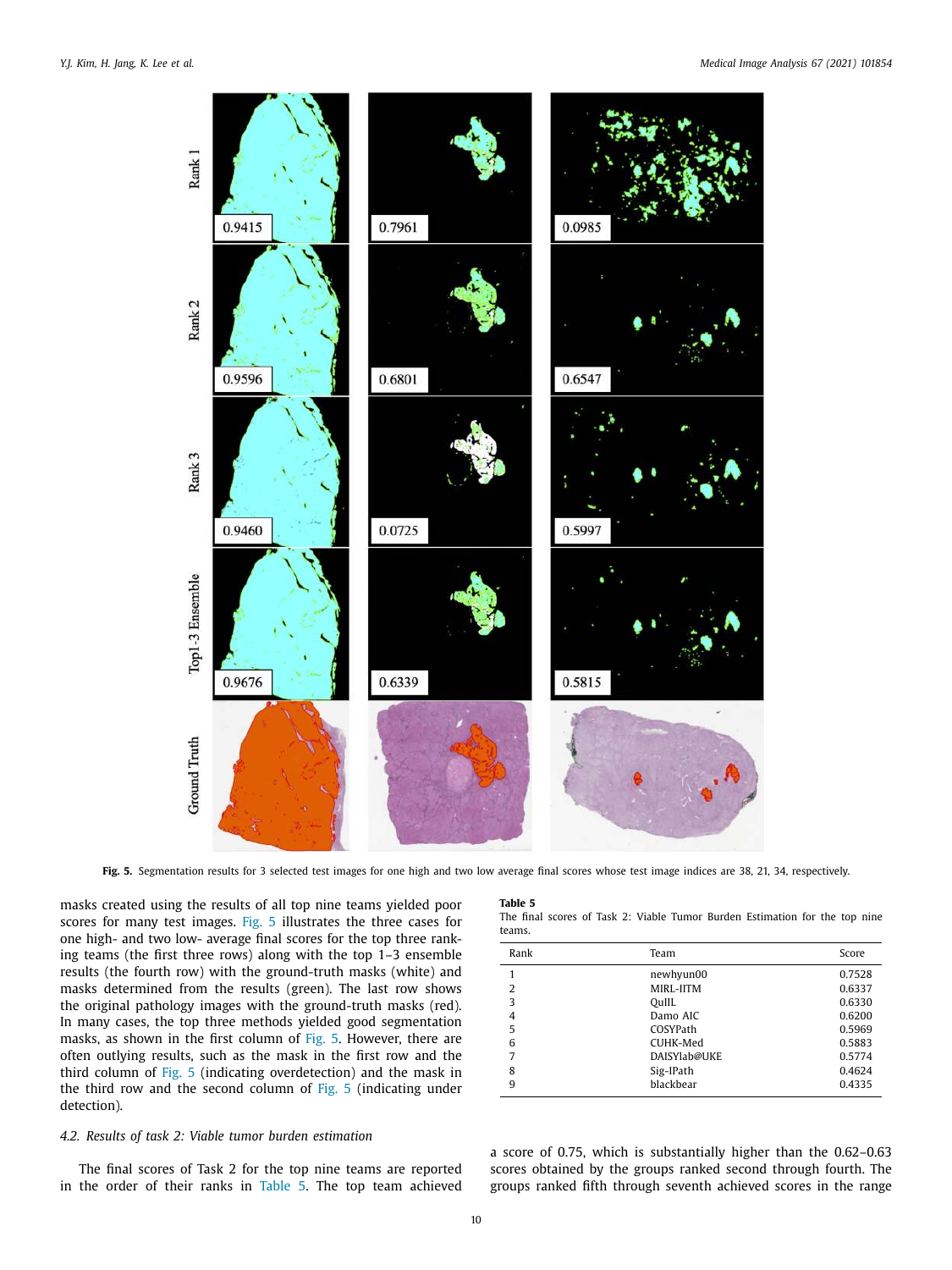

**Fig. 6.** Bar graph of the final top ranking scores.



**Fig. 7.** The boxplot of the raw scores of Task 2 for the top 9 teams.

of 0.58–0.60, which are substantially higher than the 0.43–0.46 scores achieved by the groups ranked eighth and ninth. The pvalue of one-way ANOVA between the first, second to fourth, fifth to seventh, and eighth to ninth groups (i.e., four groups) was 2.10e-5, which means the differences between the groups are significant enough (see Fig. 6).

Fig. 7 shows the boxplot of the raw scores for the top nine teams. The first ranked team achieved scores that are all higher than 0.8, while the third-ranked team achieved similar scores except for one outlier that is lower than 0.7. The second-ranked team yielded a wide range of scores from around 0.4 up to 1.0. Even though the raw scores of the third-ranked team were better than those of the second-ranked team, the final score of the secondranked team was higher due to the weighting of the Task 1 results. The whole tumor estimation algorithm of the third-ranked team may possibly work better than the whole tumor estimation method of the second-ranked team. Fig. 8 shows the meannormalized ratio, which is the estimated ratio minus the groundtruth ratio. Ideally, the mean-normalized ratio should be 0. The first-ranked team yielded good viable tumor burden estimation values for all cases thanks to the accurate viable segmentation re-



**Fig. 8.** The boxplot of the mean-normalized ratios of Task 2 for the top 9 teams.

sults from Task 1. The third-ranked team also yielded good meannormalized ratios similar to those of the first-ranked team.

Fig. 9 illustrates the raw mean-normalized ratios of Task 2 for all individual test images as boxplots. There are some pathology images for which the viable tumor burden estimation was relatively easy, such as the test images with indices 1, 7, 8, and 12, among others, while other images were more challenging, such as the test images with indices 21, 25, 28, and 39, among others. The simple majority-voting based ensembles for the top three ratio estimations (indicated by the red asterisks) and top nine (indicated by the green circles) ratio estimations are reported, respectively. The ensemble constructed using the estimations of the top three teams resulted in a slightly improved overall burden estimation from reducing the mean absolute error of 0.0530 (from team "newhyun00") to 0.0512, as well as reducing the number of outliers. However, the ensemble incorporating all of the top nine results yielded poor estimates for many test images and the mean absolute error was 0.0584. The ensemble results for Task 2 are therefore consistent with the ensemble results for Task 1.

Fig. 11 illustrates three cases for the first, third, and fourth ranking teams (the first three rows) along with the ensemble results for the top first, third, and fourth ranking teams (the fourth row) for the resulting masks (white indicates viable tumor, and green indicates whole tumors). The last row shows the original pathology images with the ground-truth masks. The results of the secondranked team were not used in the creation of the ensemble results in this case because the raw score of this team was substantially lower than other teams in this ensemble. Additionally, the whole tumor segmentation results of the second-ranked team were severely down-sampled by 16 times, such that the creation of an accurate ensemble was not feasible. Note that this ensemble involving the top first, third, and fourth ranking teams was performed using the segmentation masks, rather than the final ratio estimations as shown in the fourth row of Fig. 11. In the first column, all results yielded good viable (shown in red) and whole (shown in purple) tumor masks, as well as a good viable tumor burden estimation that is close to 0.9548. The second and third columns of Fig. 11 illustrate the cases where relatively poor viable tumor burden estimations of the third- and fourth-ranked teams were compensated by majority voting-based ensembles of all three segmentation results to yield the ensemble estimates that are closer to the ground truths, respectively.

Lastly, the final scores between these two tasks are strongly correlated, as illustrated in Fig. 10, which shows an  $R^2$  value of 0.873. It seems that our thresholding and Task 1 weighting allowed us to avoid obtaining high Task 2 scores with relatively poor segmen-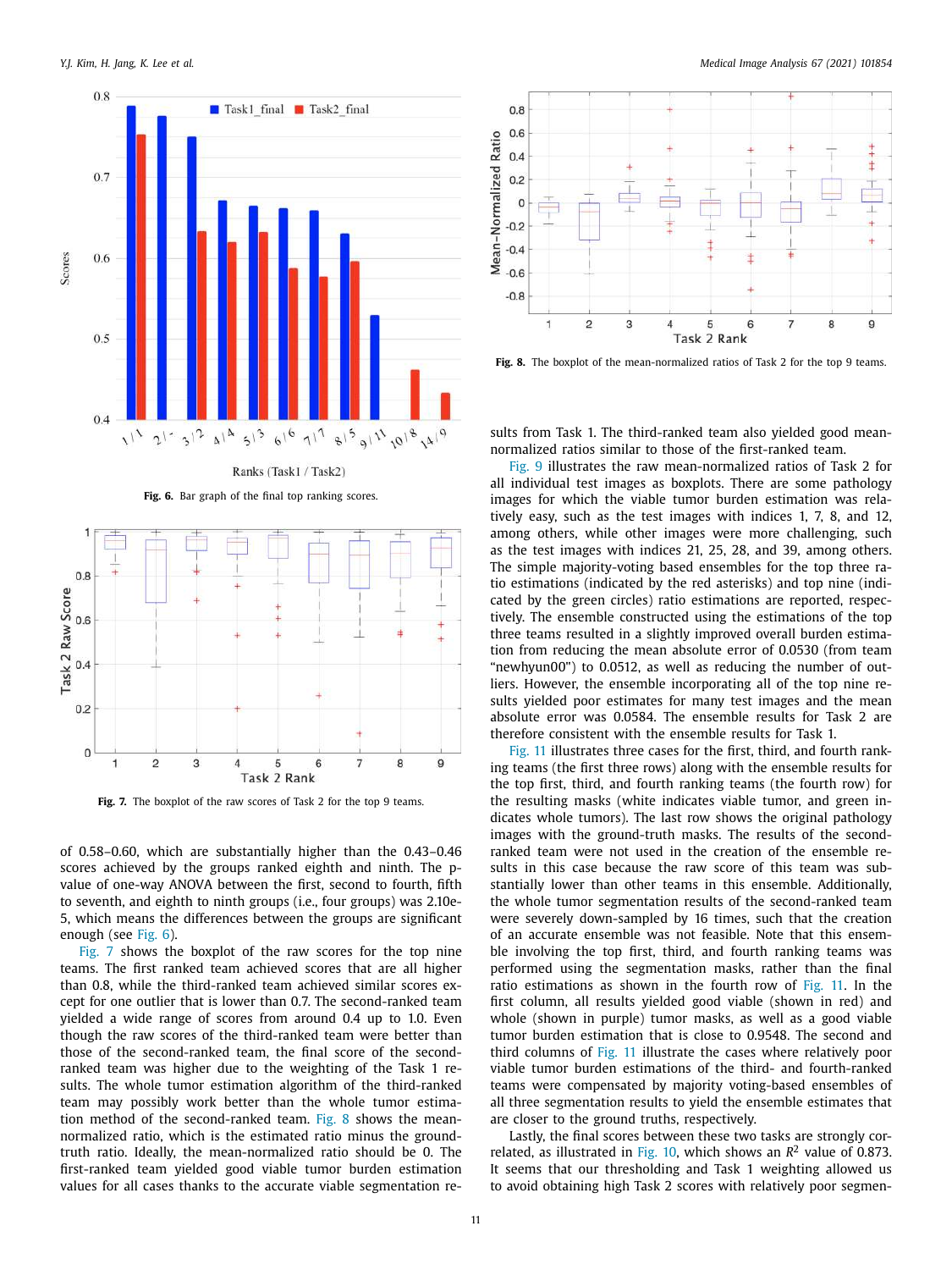

**Fig. 9.** The boxplot of the raw mean-normalized ratios of Task 2 for all individual test images.



tation results for both viable and whole tumors, as illustrated in Fig. 11.

# **5. Discussion**

#### *5.1. Organization*

There were about 794 registered users and over 231 data downloads in the PAIP 2019 Challenge. At the end of the contest, however, only 30 validation submissions and 28 test submissions were received. This drop in the submission rate is common in medical image challenges, which indicates a need to revise the design of future challenges to maintain the interest of the participants throughout the entire duration. The number of participants in Task 1 and Task 2 also differed. Task 1 had 27 participants submit their results, compared to only 17 submissions for Task 2.

The validation submission period allowed for the opportunity to identify technical problems that may occur during a relatively short test submission period. In the PAIP 2019 Challenge, in case the participants failed to upload their results due to technical problems during the submission of the test, we received an additional submission via email to be scored. Grand Challenge, the platform we used for this challenge, has limited upload capacity and this caused intermittent submission errors. The participants had to wait for 24h to determine whether or not the submission had been successfully uploaded, and then re-upload it if an error occurred.

# *5.2. Medical perspective*

Anatomic pathology is a classical, yet an essential method for the confirmative diagnosis of a disease, especially neoplastic diseases. Digitalization of a pathological image makes image analysis possible and deep learning algorithms opened a new era of computational pathology because feature extraction based on cellular morphology would not be needed. Convolutional neural network algorithms using labeled images are superior to classical image analyses, which use limitedly assessed cellular features. Given the complex tissue images, it is practically impossible for a person to accurately annotate the object of classification. While preparing the data, there are a few things to consider. First is the level of annotation because the cellular level is most accurate but practically impossible to draw, and a realistic scale would be needed so that the algorithm accuracy is not affected. Second is the determination of the number of images is needed to generate the model. We used resected samples for training and had to consider which factors affect the modeling among the number of cases and the total patches of the image. The third is a matter of exact criteria and definition; for example, the tumor boundaries defining the whole tumor area do not have specific histological characteristics like the tumor cells; hence, it is not easy to distinguish them on glass slides, but they can be easily distinguished on gross examination. This is a matter of scale and some participants used different levels of images for modelling. The participants" results showed high accuracy at the case level, but all cases showed falsepositive or false-negative results at the image level. For example, cases with low Jaccard scores were grade 1-HCCs, which were well-differentiated and similar in appearance to that of reactive hyperplasia of non-neoplastic hepatic nodules. (see Fig. 12) There was no difference in the grade distribution between the training and the test groups, but the higher the grade, the higher was the Jac-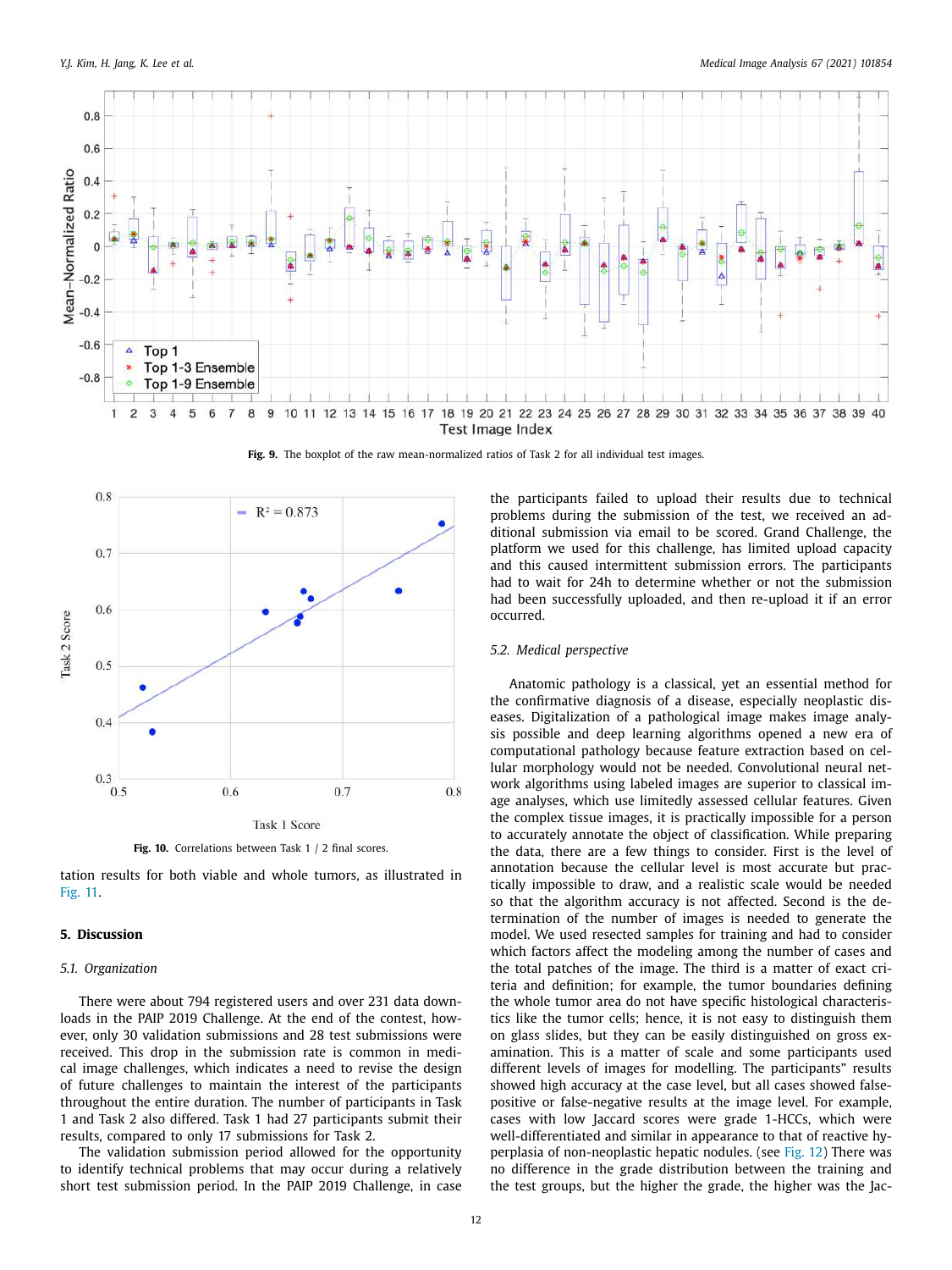

Fig. 11. Segmentation results for 3 selected test images whose test image indices are 38, 2, and 22, respectively.

**Table 6**

| Features / Grade Grade 1                                                 |                          | Grade 2                              | Grade 3                         |  |
|--------------------------------------------------------------------------|--------------------------|--------------------------------------|---------------------------------|--|
| $mean + SD$<br>Training [50]<br>Validation [10]<br>Testing [40]<br>Total | $0.60 + 0.11$<br>0<br>10 | $0.73 + 0.16$<br>23<br>6<br>15<br>44 | $0.76 + 0.18$<br>20<br>22<br>46 |  |

card score. (see Table. 6) The greater the difference was between the surrounding non-tumor tissue and the tumor, the higher was the accuracy of segmentation was. Given that well-differentiated tumors have a lower diagnostic agreement between the pathologists, a new approach is needed in this area.

# *5.3. Characteristics of the top ranked methods*

We observed several common characteristics between the topperforming methods. One notable characteristic is the use of multiscale inputs and ensemble methods (either explicitly with the outputs or implicitly with the network features). Many participants used two or three levels of WSI processing for the input data and combined the output results. In these methods, each input is processed by an independent network and the results are combined after analysis using either an averaging or a majority-voting ensemble method (newhyun00, MIRL-IITM, Damo-AIC). Some methods (DAISYlab@UKE and Sig-IPath) combined intermediate feature maps from the different networks to generate a single output at the end without an explicit ensemble operation. Another interesting characteristic is that some methods leveraged both multiscale and multi-stage network features without multi-scale inputs. Team Sen proposed a combination of feature maps from different scales in the decoder network to improve the segmentation results. Jung et al. (newhyun00) employed a stochastic weight averaging method (Izmailov et al. (2018)) to average the network weights at different points in time during training to improve the convergence and accuracy of the results. We observed that about half of the top-ranked teams used a pre-trained network using the ImageNet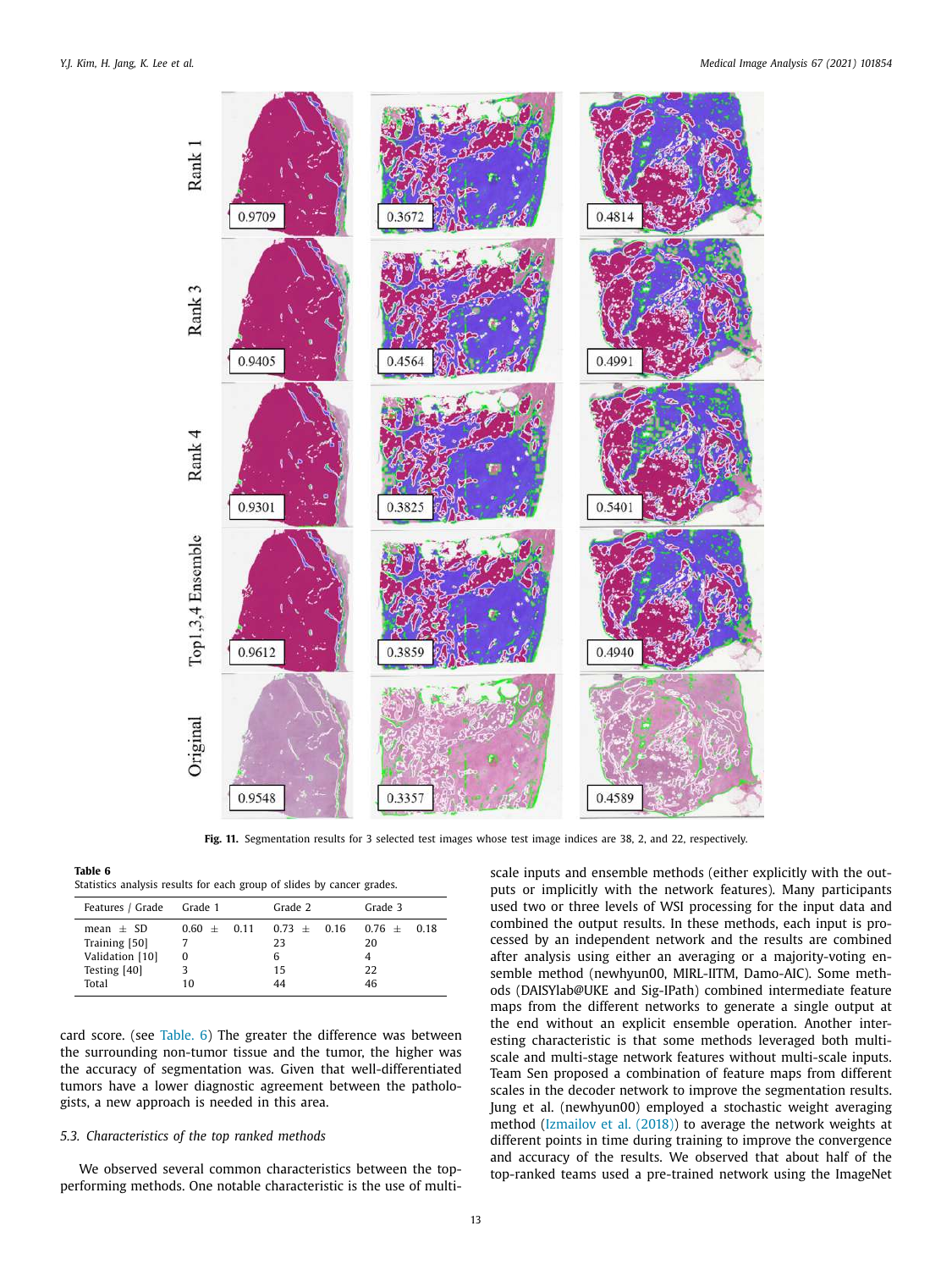

**Fig. 12.** Example patches from (a) normal, (b) grade 1, (c) grade 2, and (d) grade 3.

database, and most teams used various data augmentation methods, such as random geometric and color transformations.

# *5.4. Limitations*

We created a large number of datasets containing liver cancer whole-slide images with annotations of viable tumors and whole tumor areas. Over the next two years, we plan to diversify this dataset by incorporating slides of different cancers with different annotations. We intend to invite more centers to participate in this project. We hope that the dataset and evaluation metrics we have provided will aid in the development and benchmarking of cancer diagnosis and segmentation. However, there are a number of problems that remain to be explored.

Firstly, patient confidentiality is a major barrier on the way to obtaining a valuable dataset. The PAIP database consists of anonymized data provided by deceased patients and patients who have signed consent and release forms. This is because sharing the whole-slide images that were obtained from patients that have not provided their consent violates privacy law, even after data anonymization. Therefore, the liver cancer data used in this study is limited and not representative of the larger range of liver cancer patients.

Secondly, the AI algorithms developed during the challenge have not yet been tested in terms of providing clinical diagnoses. These AI algorithms should be further evaluated and compared with the clinical diagnoses provided by doctors to determine their future applications. Considerable research is therefore required before these AI algorithms can be developed into software.

Thirdly, it will be difficult to establish ownership of the medical device developed from AI algorithms using PAIP's datasets. This creates a problem of ownership: which group owns patents to the medical device? Establishing ownership might prove difficult as equal claims can be made by the three stakeholders. Is it the intellectual property of the algorithms' developers, the hospital which provided the data set, or the manufacturer which developed the product?

Fourthly, the annotation of the whole-tumor boundary is not very accurate. As machine learning algorithms are known to rely on training data, the ground-truth should be accurately annotated (Aresta et al. (2019)). However, due to the complexity and highcost of the cell-level annotation process, participants in this challenge had to use training data for the whole-tumor boundary area, which was not very accurate. Because there is no standard definition of the whole-tumor boundary area, it is difficult for pathologists to annotate the whole-tumor boundaries. As such, the aforementioned conclusions all require further refinement and correction in the light of future research.

Finally, the reproducibility of the results generated by the participants' algorithm was not high. We received the image masks or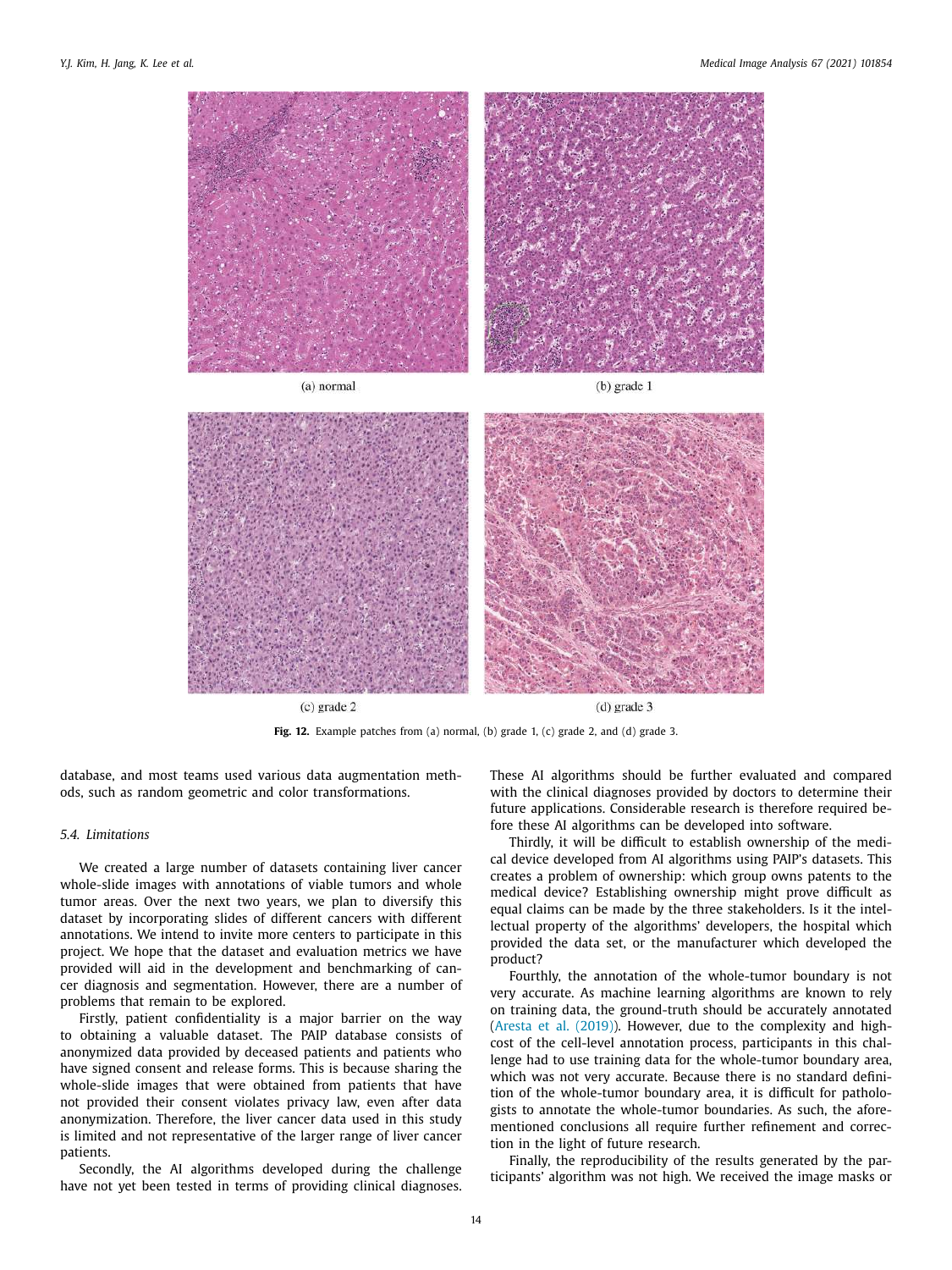the listed values as resulting predictions. Therefore, in addition to the methodology reported by the participants, we had to respond separately to the fact that various techniques could be applied to improve the quality of the results. After our challenge operation period, top competitors were asked to release their source code, but not all teams could release their code for various reasons. If the challenge platform is to be improved in the future, it is expected that the platform will generate and score the results by itself after receiving executable code to increase the reproducibility and evaluate the algorithm more transparently. If the platform can execute code, the shortage of hardware resources will no longer be a barrier to participation in the medical image challenges, which can also lead to increased accessibility to small budget participants.

# **6. Conclusion**

The PAIP challenge was created to combat the lack of research that has been done to address liver cancer using digital pathology. Out of the 231 participants of the PAIP challenge datasets, a total of 64 were submitted from 28 team participants. There was a strong correlation between high performance on both tasks by teams, in which teams that performed well on Task 1 also performed well on Task 2. The submitted algorithms automatically predicted the segment of the liver cancer with WSIs to an accuracy of a score estimation of 0.78.

Three main conclusions can be drawn from this challenge. First, the participants' results were highly accurate at the case level, but all cases showed false positive and false negative results at the image level. Second, we found that the greater the difference between the surrounding non-tumor tissue and tumor, the higher the accuracy of segmentation. At last, the top-ranked teams achieved high performance with a pre-trained network using the ImageNet database. Various data augmentation methods such as random geometric and color transformation were commonly used among most teams.

The main takeaway points from the PAIP 2019 challenge are as follows:

- **1.** To avoid participants overfitting their results, we recommend continuing with private test submissions. During the validation phase, participants would receive their results immediately. However, during the test phase, participants would be ranked before receiving their results.
- **2.** We should extend the period of time for validation submission. This will allow for more participants to join the challenge and to increase participation in the final test submissions.
- **3.** The final test ranking of the predictive results for medical images could be adapted to include various qualitative evaluations by medical experts. Using only a simple segmentation metric (e.g., the Jaccard score), clinically meaningful results might be marked with lower scores. Multiple experts participated in the qualitative evaluation.
- **4.** The challenge rules on how to use external data are established. We must set standard guidelines for participants on whether to allow the use of external data according to the challenge. If allowed, there must be a clear rule on how to use external data to ensure all participants have access to the same resources.
- **5.** Consider the reproducibility for analyzing the results. It is often difficult to reproduce the intermediate results of participants. If analytical data are required for subsequent studies, it is recommended to submit the code used in the challenge so that the algorithms can be analyzed in detail.

The challenge is designed to find the best possible algorithm to detect liver cancer in patients. We believe this will also further research into the applicability and trustworthiness of AI in clinical settings. We hope that this contribution will enable future quantitative studies of the progression and mechanism of the disease.

# **Declaration of Competing Interest**

The authors declare the following financial interests/personal relationships which may be considered as potential competing interests:

Jack Zeineh is a shareholder and management of PreciseDx.

## **CRediT authorship contribution statement**

**Yoo Jung Kim:** Writing - original draft, Data curation, Investigation, Validation, Visualization, Conceptualization. **Hyungjoon Jang:** Writing - original draft, Data curation, Investigation, Validation, Visualization, Conceptualization. **Kyoungbun Lee:** Writing - original draft, Data curation, Investigation, Validation, Visualization, Conceptualization, Supervision, Project administration. **Seongkeun Park:** Writing - review & editing, Data curation, Investigation, Validation. **Sung-Gyu Min:** Data curation, Resources, Software, Validation. **Choyeon Hong:** Data curation, Resources, Software, Validation. **Jeong Hwan Park:** Data curation, Formal analysis, Validation. **Kanggeun Lee:** Data curation, Software, Validation, Visualization. **Jisoo Kim:** Data curation, Software, Validation, Visualization. **Wonjae Hong:** Data curation, Software, Validation, Visualization. **Hyun Jung:** Methodology, Resources. **Yanling Liu:** Methodology, Resources. **Haran Rajkumar:** Methodology, Resources. **Mahendra Khened:** Methodology, Resources. **Ganapathy Krishnamurthi:** Methodology, Resources. **Sen Yang:** Methodology, Resources. **Xiyue Wang:** Methodology, Resources. **Chang Hee Han:** Methodology, Resources. **Jin Tae Kwak:** Methodology, Resources. **Jianqiang Ma:** Methodology, Resources. **Zhe Tang:** Methodology, Resources. **Bahram Marami:** Methodology, Resources. **Jack Zeineh:** Methodology, Resources. **Zixu Zhao:** Methodology, Resources. **Pheng-Ann Heng:** Methodology, Resources. **Rüdiger Schmitz:** Methodology, Resources. **Frederic Madesta:** Methodology, Resources. **Thomas Rösch:** Methodology, Resources. **Rene Werner:** Methodology, Resources. **Jie Tian:** Methodology, Resources. **Elodie Puybareau:** Methodology, Resources. **Matteo Bovio:** Methodology, Resources. **Xiufeng Zhang:** Methodology, Resources. **Yifeng Zhu:** Methodology, Resources. **Se Young Chun:** Conceptualization, Writing - review & editing, Data curation, Visualization, Supervision. **Won-Ki Jeong:** Conceptualization, Writing - review & editing, Data curation, Supervision, Project administration. **Peom Park:** Conceptualization, Writing - review & editing, Data curation, Supervision, Project administration. **Jinwook Choi:** Conceptualization, Writing review & editing, Supervision, Project administration, Funding acquisition.

## **Acknowledgments**

This research was supported by a grant of the Korea Health Technology R&D Project through the Korea Health Industry Development Institute (KHIDI), funded by the Ministry of Health & Welfare, Republic of Korea (grant number : HI18C0316)

Ethics approval: Approved by Seoul National University Hospital Institutional Review Board (IRB) (IRB No.H-1808-035-964).

The authors would also like to thank all the other PAIP 2019 Challenge participants: Pingjun Chen, Jack R. Collins (Team newhyun00), Quoc Dang Vu (Team QuIIL), Huaxin Yao (Team Damo AIC), Marcel Prastawa, Brandon Veremis, Nina Shpalensky and Gerardo Fernandez (Team COSYPath), Xi Wang (Team CUHK-Med), Maximilian Nielsen (Team DAISYlab@UKE), Yuxiang Ye and Yinan Chen (Team Sig-IPath), Guillaume Tochon (Team LRDE), Zhisheng Li, Li Wang and Zhongwei Zhang (Team blackbear), Haruki Kokubo